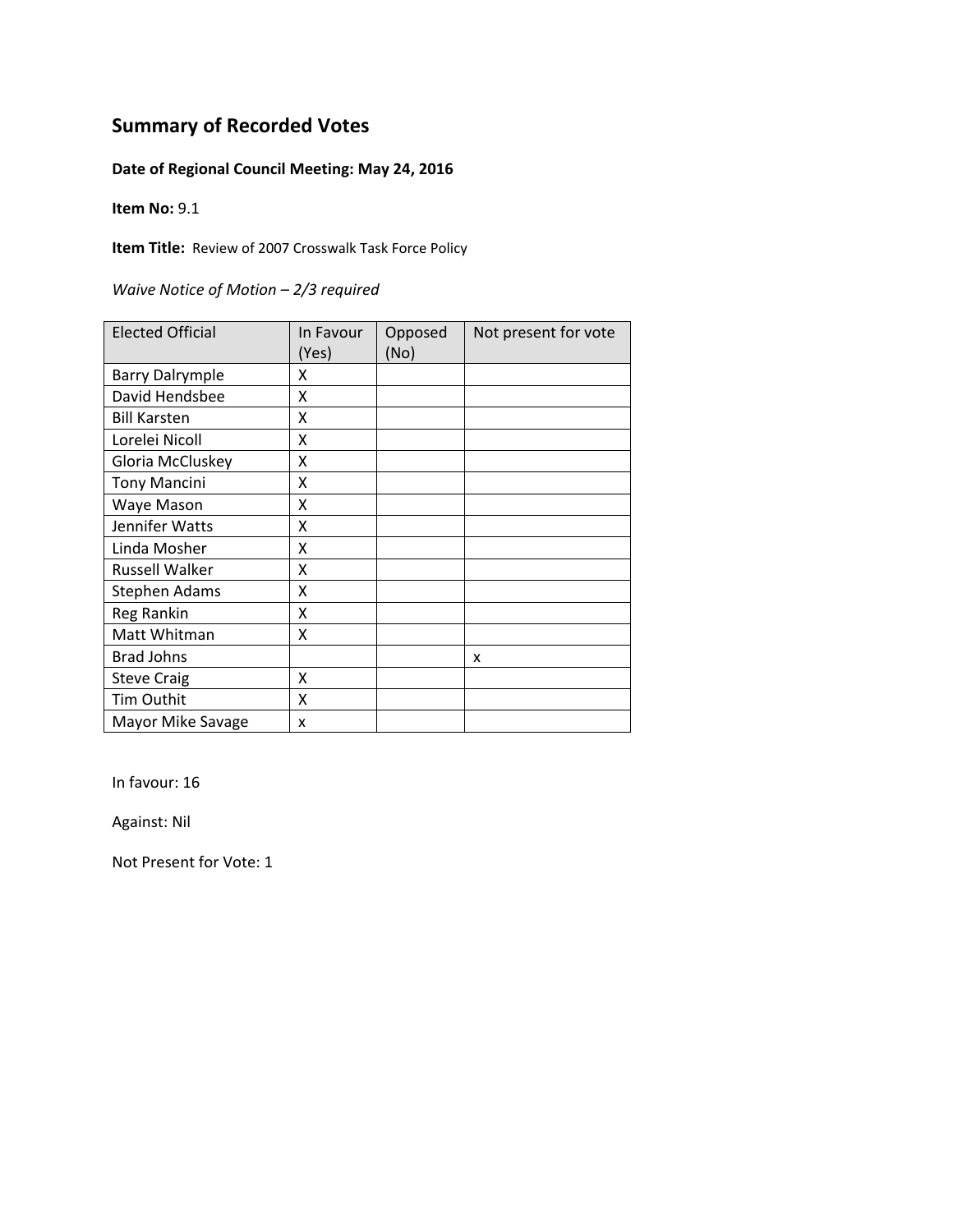#### **Date of Regional Council Meeting: May 24, 2016**

**Item No:** 9.1

**Item Title:** Review of 2007 Crosswalk Task Force Policy

Request a staff report on a policy to implement a notification process regarding the removal of crosswalk under the *2007 Crosswalk Policy.*

| <b>Elected Official</b> | In Favour<br>(Yes) | Opposed<br>(No) | Not present for vote |
|-------------------------|--------------------|-----------------|----------------------|
| <b>Barry Dalrymple</b>  | x                  |                 |                      |
| David Hendsbee          | Χ                  |                 |                      |
| <b>Bill Karsten</b>     | X                  |                 |                      |
| Lorelei Nicoll          | X                  |                 |                      |
| Gloria McCluskey        | X                  |                 |                      |
| <b>Tony Mancini</b>     | Χ                  |                 |                      |
| Waye Mason              | x                  |                 |                      |
| Jennifer Watts          | x                  |                 |                      |
| Linda Mosher            | X                  |                 |                      |
| <b>Russell Walker</b>   | X                  |                 |                      |
| Stephen Adams           | X                  |                 |                      |
| Reg Rankin              | X                  |                 |                      |
| Matt Whitman            | X                  |                 |                      |
| <b>Brad Johns</b>       |                    |                 | X                    |
| <b>Steve Craig</b>      | x                  |                 |                      |
| Tim Outhit              | x                  |                 |                      |
| Mayor Mike Savage       | x                  |                 |                      |

In favour: 16

Against: Nil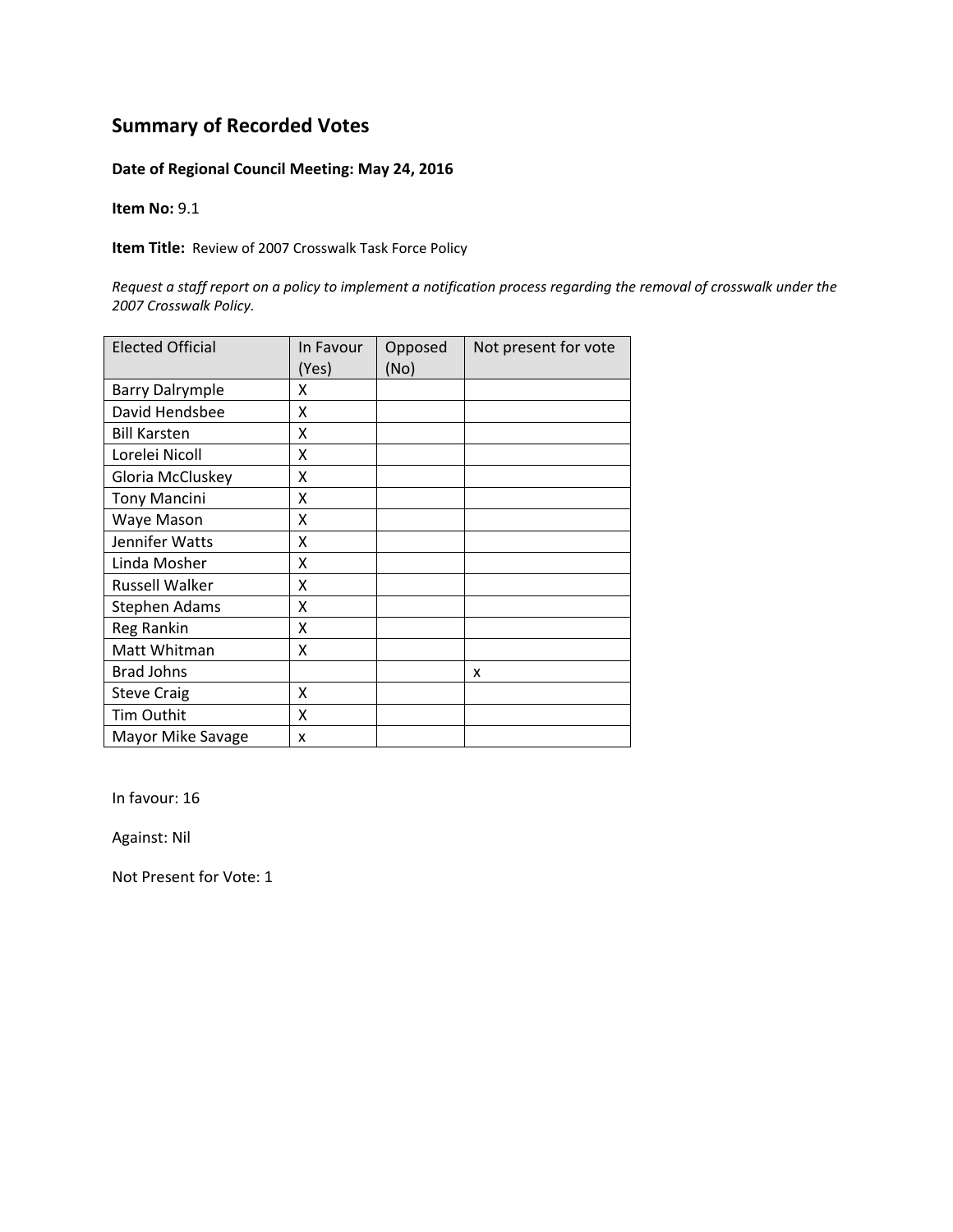### **Date of Regional Council Meeting: May 24, 2016**

**Item No:** 9.2

**Item Title:** Award – Q16M022 Maintenance Agreement for Facility Emergency Generators

| <b>Elected Official</b> | In Favour<br>(Yes) | Opposed<br>(No) | Not present for vote |
|-------------------------|--------------------|-----------------|----------------------|
| <b>Barry Dalrymple</b>  | x                  |                 |                      |
| David Hendsbee          | X                  |                 |                      |
| <b>Bill Karsten</b>     | X                  |                 |                      |
| Lorelei Nicoll          | X                  |                 |                      |
| Gloria McCluskey        | X                  |                 |                      |
| <b>Tony Mancini</b>     | Χ                  |                 |                      |
| Waye Mason              | Χ                  |                 |                      |
| Jennifer Watts          | X                  |                 |                      |
| Linda Mosher            | Χ                  |                 |                      |
| Russell Walker          | Χ                  |                 |                      |
| Stephen Adams           | Χ                  |                 |                      |
| Reg Rankin              | X                  |                 |                      |
| Matt Whitman            | Χ                  |                 |                      |
| <b>Brad Johns</b>       |                    |                 | x                    |
| <b>Steve Craig</b>      | Χ                  |                 |                      |
| Tim Outhit              | Χ                  |                 |                      |
| Mayor Mike Savage       | x                  |                 |                      |

In favour: 16

Against: Nil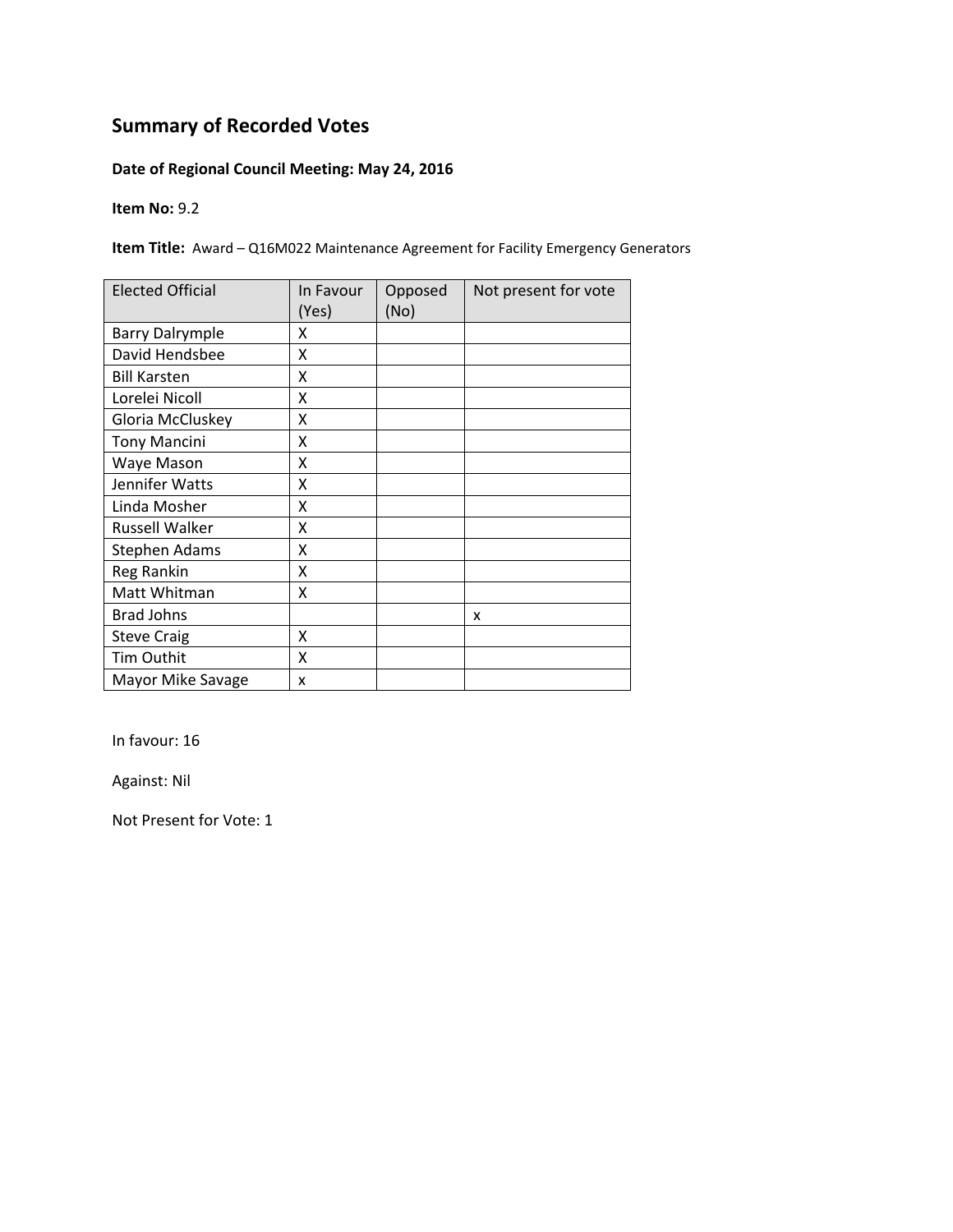### **Date of Regional Council Meeting: May 24, 2016**

**Item No:** 11.1

**Item Title:** By‐law N‐200, Respecting Noise – Exemption Application – Inn on the Lake

| <b>Elected Official</b> | In Favour<br>(Yes) | Opposed<br>(No) | Not present for vote |
|-------------------------|--------------------|-----------------|----------------------|
| <b>Barry Dalrymple</b>  | x                  |                 |                      |
| David Hendsbee          | X                  |                 |                      |
| <b>Bill Karsten</b>     | x                  |                 |                      |
| Lorelei Nicoll          | X                  |                 |                      |
| Gloria McCluskey        | Χ                  |                 |                      |
| <b>Tony Mancini</b>     | Χ                  |                 |                      |
| Waye Mason              | X                  |                 |                      |
| Jennifer Watts          | X                  |                 |                      |
| Linda Mosher            |                    |                 | x                    |
| Russell Walker          | x                  |                 |                      |
| Stephen Adams           | X                  |                 |                      |
| Reg Rankin              | X                  |                 |                      |
| Matt Whitman            | X                  |                 |                      |
| <b>Brad Johns</b>       | x                  |                 |                      |
| <b>Steve Craig</b>      | Χ                  |                 |                      |
| Tim Outhit              | Χ                  |                 |                      |
| Mayor Mike Savage       | x                  |                 |                      |

In favour: 16

Against: Nil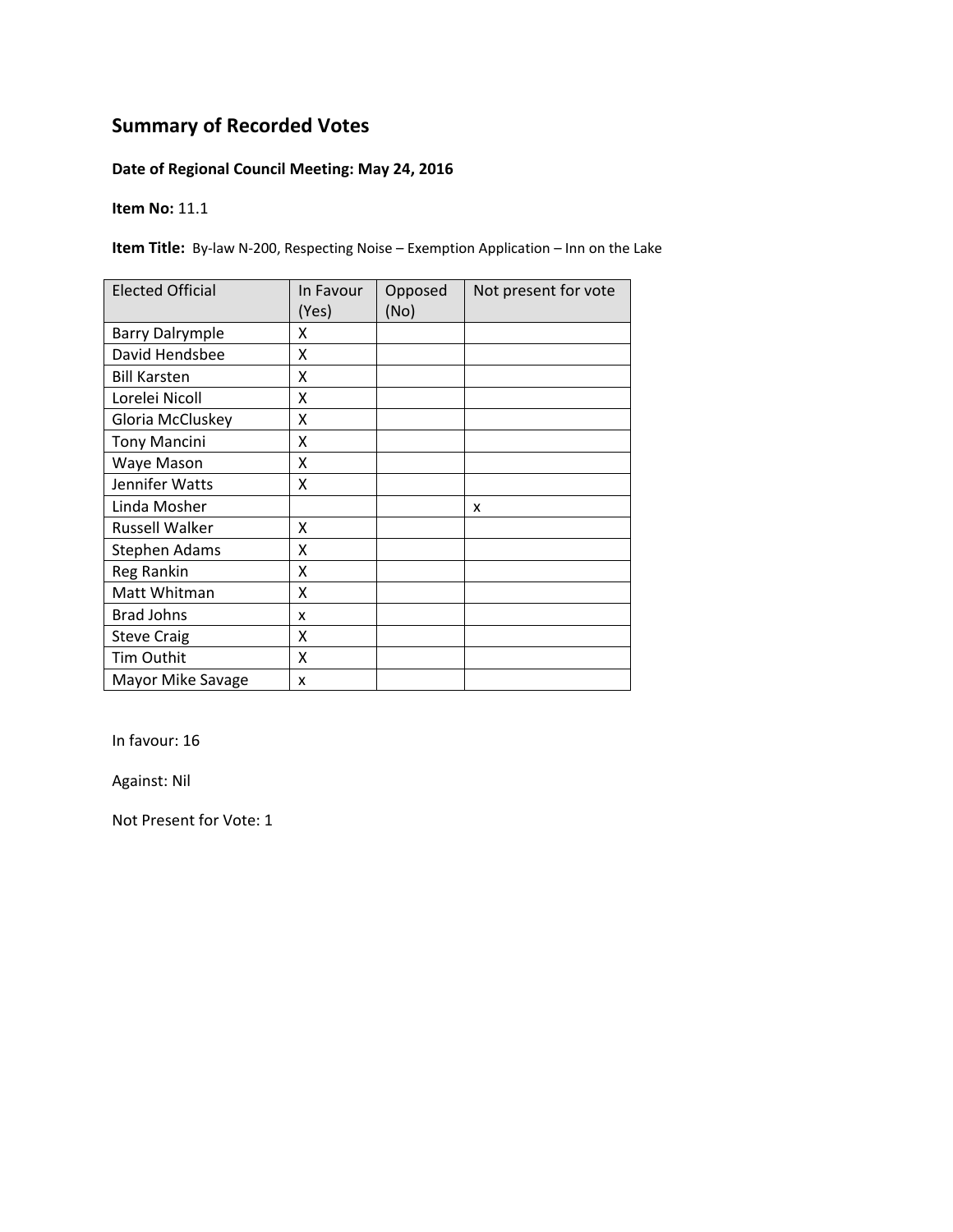### **Date of Regional Council Meeting: May 24, 2016**

#### **Item No:** 11.2

**Item Title:** Case 20264 – Amendment to the Regional Subdivision By‐Law, Beaver Bank

| <b>Elected Official</b> | In Favour<br>(Yes) | Opposed<br>(No) | Not present for vote |
|-------------------------|--------------------|-----------------|----------------------|
| <b>Barry Dalrymple</b>  | x                  |                 |                      |
| David Hendsbee          | x                  |                 |                      |
| <b>Bill Karsten</b>     | x                  |                 |                      |
| Lorelei Nicoll          |                    | x               |                      |
| Gloria McCluskey        | x                  |                 |                      |
| <b>Tony Mancini</b>     | x                  |                 |                      |
| Waye Mason              |                    | x               |                      |
| Jennifer Watts          |                    | χ               |                      |
| Linda Mosher            |                    |                 | x                    |
| Russell Walker          | x                  |                 |                      |
| <b>Stephen Adams</b>    | x                  |                 |                      |
| Reg Rankin              | x                  |                 |                      |
| Matt Whitman            | x                  |                 |                      |
| <b>Brad Johns</b>       |                    | X               |                      |
| <b>Steve Craig</b>      |                    | X               |                      |
| Tim Outhit              |                    | X               |                      |
| Mayor Mike Savage       |                    | x               |                      |

In favour: 9

Against: 7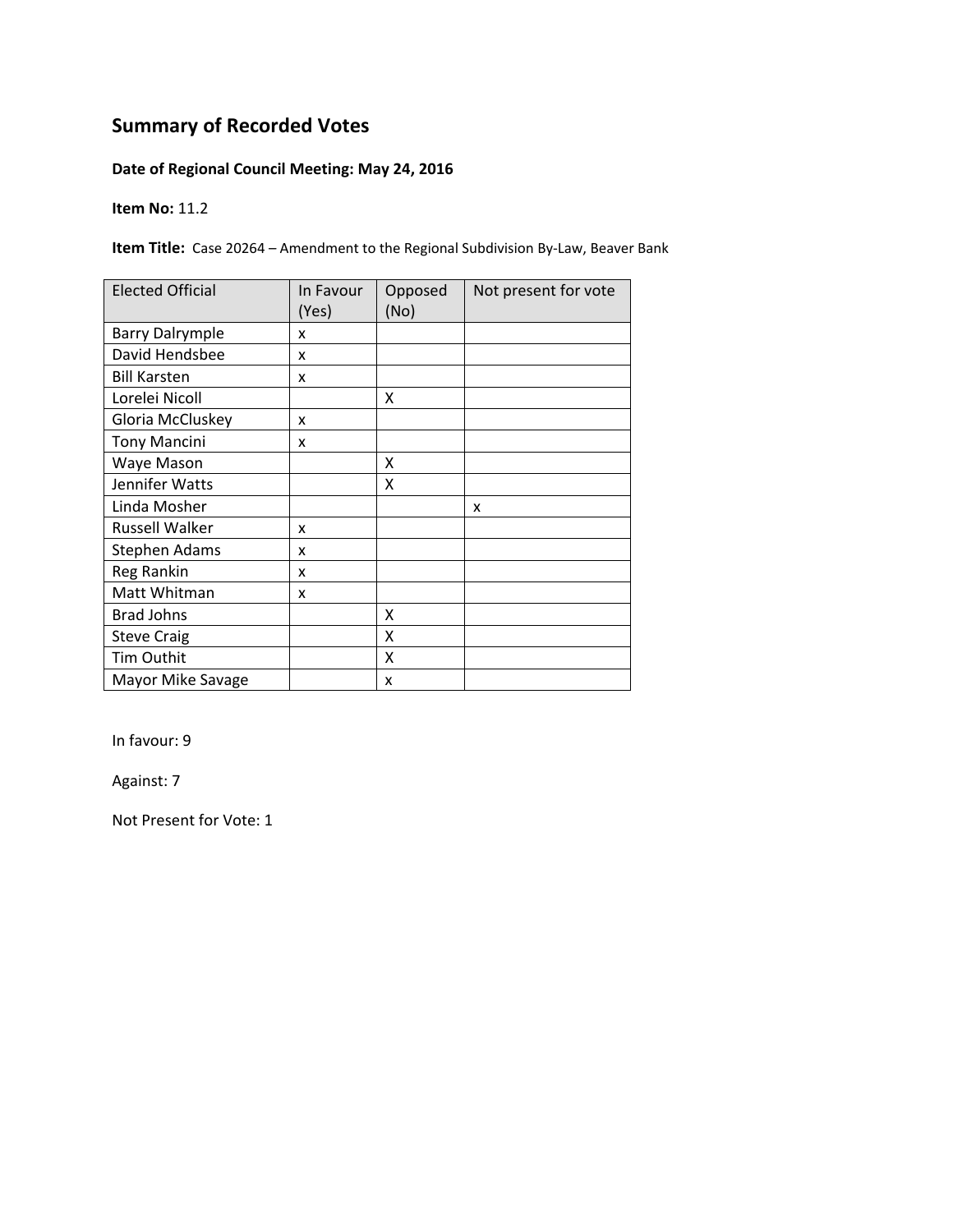#### **Date of Regional Council Meeting: May 24, 2016**

#### **Item No:** 11.3

**Item Title:** Proposed By‐law T‐1001, Amendments to By‐law T‐1000, Respecting Taxis, Accessible Taxis and Limousines and Administrative Order 39**,** Respecting Taxis & Limousines Regulation

Amendment - The requirement for new vehicles entering the industry be seven (7) years of age or newer be *deleted.*

| <b>Elected Official</b> | In Favour<br>(Yes) | Opposed<br>(No) | Not present for vote |
|-------------------------|--------------------|-----------------|----------------------|
| <b>Barry Dalrymple</b>  | x                  |                 |                      |
| David Hendsbee          | x                  |                 |                      |
| <b>Bill Karsten</b>     |                    | X               |                      |
| Lorelei Nicoll          |                    | X               |                      |
| Gloria McCluskey        | x                  |                 |                      |
| <b>Tony Mancini</b>     | x                  |                 |                      |
| Waye Mason              |                    | x               |                      |
| Jennifer Watts          |                    |                 | x                    |
| Linda Mosher            |                    |                 | x                    |
| <b>Russell Walker</b>   | x                  |                 |                      |
| Stephen Adams           | x                  |                 |                      |
| Reg Rankin              | x                  |                 |                      |
| Matt Whitman            |                    | X               |                      |
| <b>Brad Johns</b>       |                    |                 | x                    |
| <b>Steve Craig</b>      |                    | X               |                      |
| Tim Outhit              |                    | x               |                      |
| Mayor Mike Savage       | x                  |                 |                      |

In favour: 8

Against: 6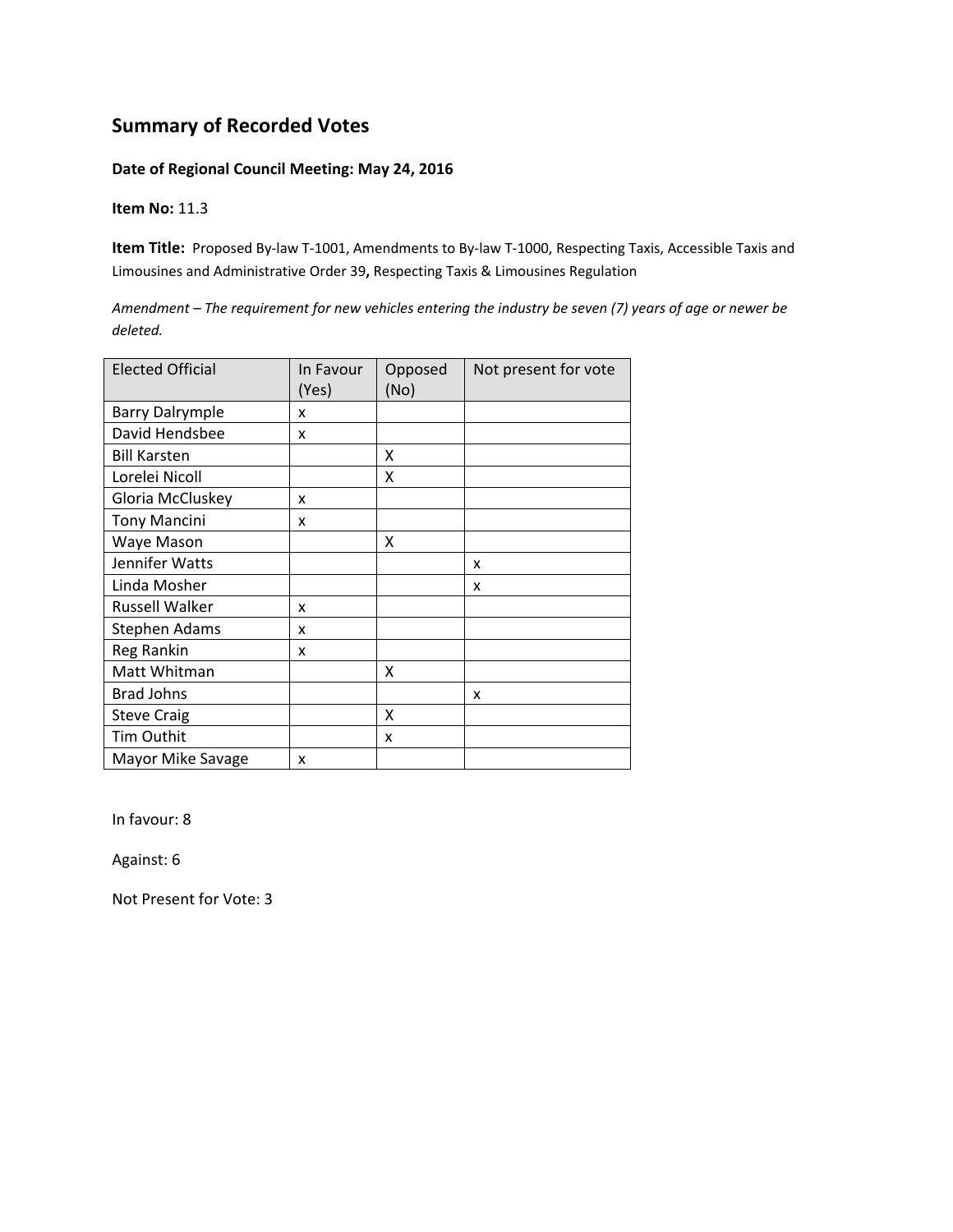#### **Date of Regional Council Meeting: May 24, 2016**

#### **Item No:** 11.3

**Item Title:** Proposed By‐law T‐1001, Amendments to By‐law T‐1000, Respecting Taxis, Accessible Taxis and Limousines and Administrative Order 39**,** Respecting Taxis & Limousines Regulation

#### *As amended*

| <b>Elected Official</b> | In Favour<br>(Yes) | Opposed<br>(No) | Not present for vote |
|-------------------------|--------------------|-----------------|----------------------|
| <b>Barry Dalrymple</b>  | x                  |                 |                      |
| David Hendsbee          | x                  |                 |                      |
| <b>Bill Karsten</b>     | X                  |                 |                      |
| Lorelei Nicoll          | X                  |                 |                      |
| Gloria McCluskey        | Χ                  |                 |                      |
| <b>Tony Mancini</b>     | Χ                  |                 |                      |
| Waye Mason              | χ                  |                 |                      |
| Jennifer Watts          |                    |                 | x                    |
| Linda Mosher            |                    |                 | x                    |
| Russell Walker          | Χ                  |                 |                      |
| <b>Stephen Adams</b>    | Χ                  |                 |                      |
| Reg Rankin              | X                  |                 |                      |
| Matt Whitman            | Χ                  |                 |                      |
| <b>Brad Johns</b>       |                    |                 | x                    |
| <b>Steve Craig</b>      | x                  |                 |                      |
| Tim Outhit              | x                  |                 |                      |
| Mayor Mike Savage       | x                  |                 |                      |

In favour: 14

Against: Nil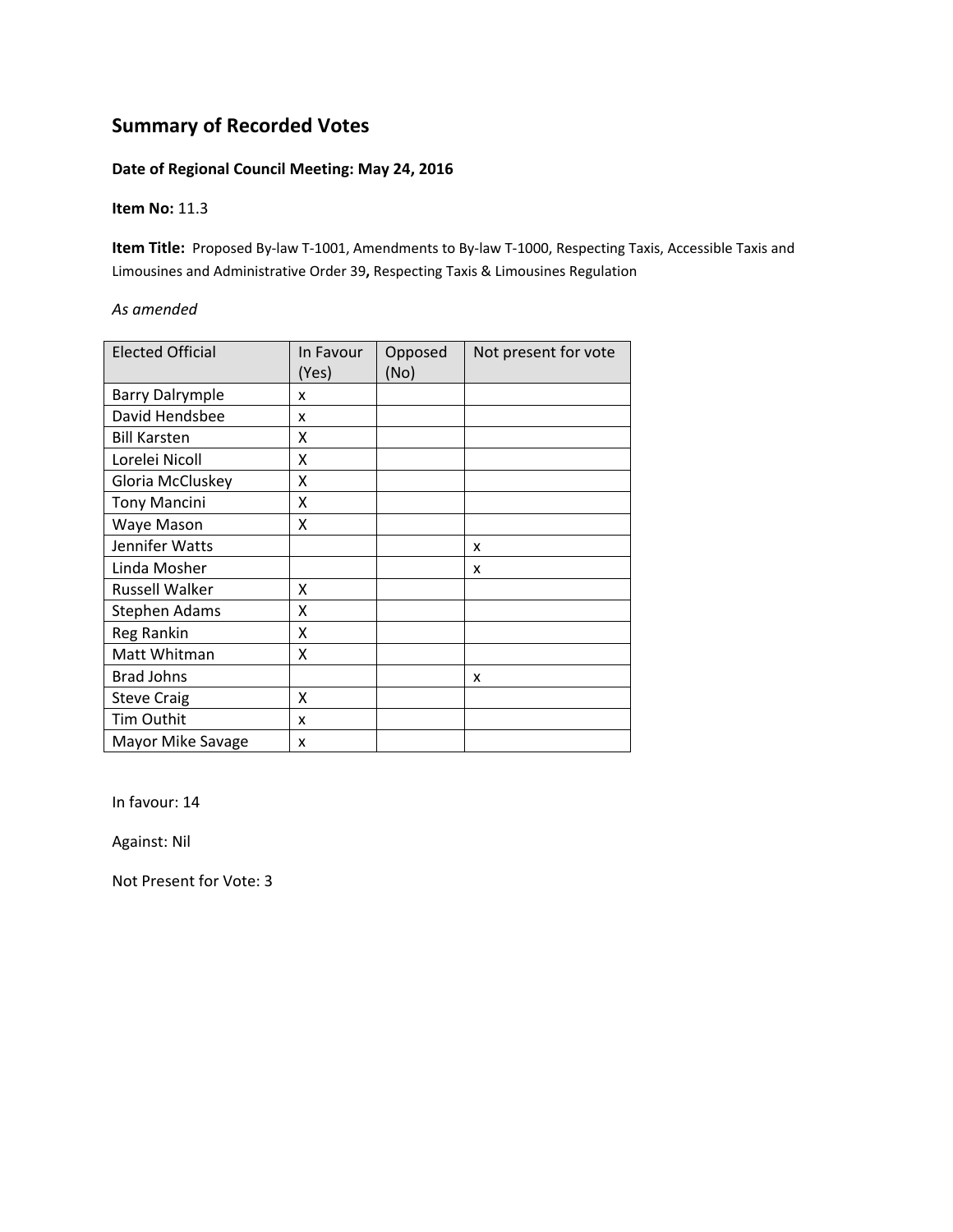#### **Date of Regional Council Meeting: May 24, 2016**

**Item No:** 14.1.1

**Item Title:** Award Tender No. 16‐014 Cole Harbour Turf – Earthworks, Services and Landscaping and Request for Proposal (RFP) No. 16‐036 Artificial Turf Supply and Installation

| <b>Elected Official</b> | In Favour<br>(Yes) | Opposed<br>(No) | Not present for vote |
|-------------------------|--------------------|-----------------|----------------------|
| <b>Barry Dalrymple</b>  | x                  |                 |                      |
| David Hendsbee          | x                  |                 |                      |
| <b>Bill Karsten</b>     | X                  |                 |                      |
| Lorelei Nicoll          | X                  |                 |                      |
| Gloria McCluskey        | X                  |                 |                      |
| <b>Tony Mancini</b>     | X                  |                 |                      |
| Waye Mason              | X                  |                 |                      |
| Jennifer Watts          | x                  |                 |                      |
| Linda Mosher            | x                  |                 |                      |
| Russell Walker          | Χ                  |                 |                      |
| Stephen Adams           | x                  |                 |                      |
| Reg Rankin              | Χ                  |                 |                      |
| Matt Whitman            | X                  |                 |                      |
| <b>Brad Johns</b>       |                    |                 | x                    |
| <b>Steve Craig</b>      | X                  |                 |                      |
| Tim Outhit              | x                  |                 |                      |
| Mayor Mike Savage       | x                  |                 |                      |

In favour: 16

Against: Nil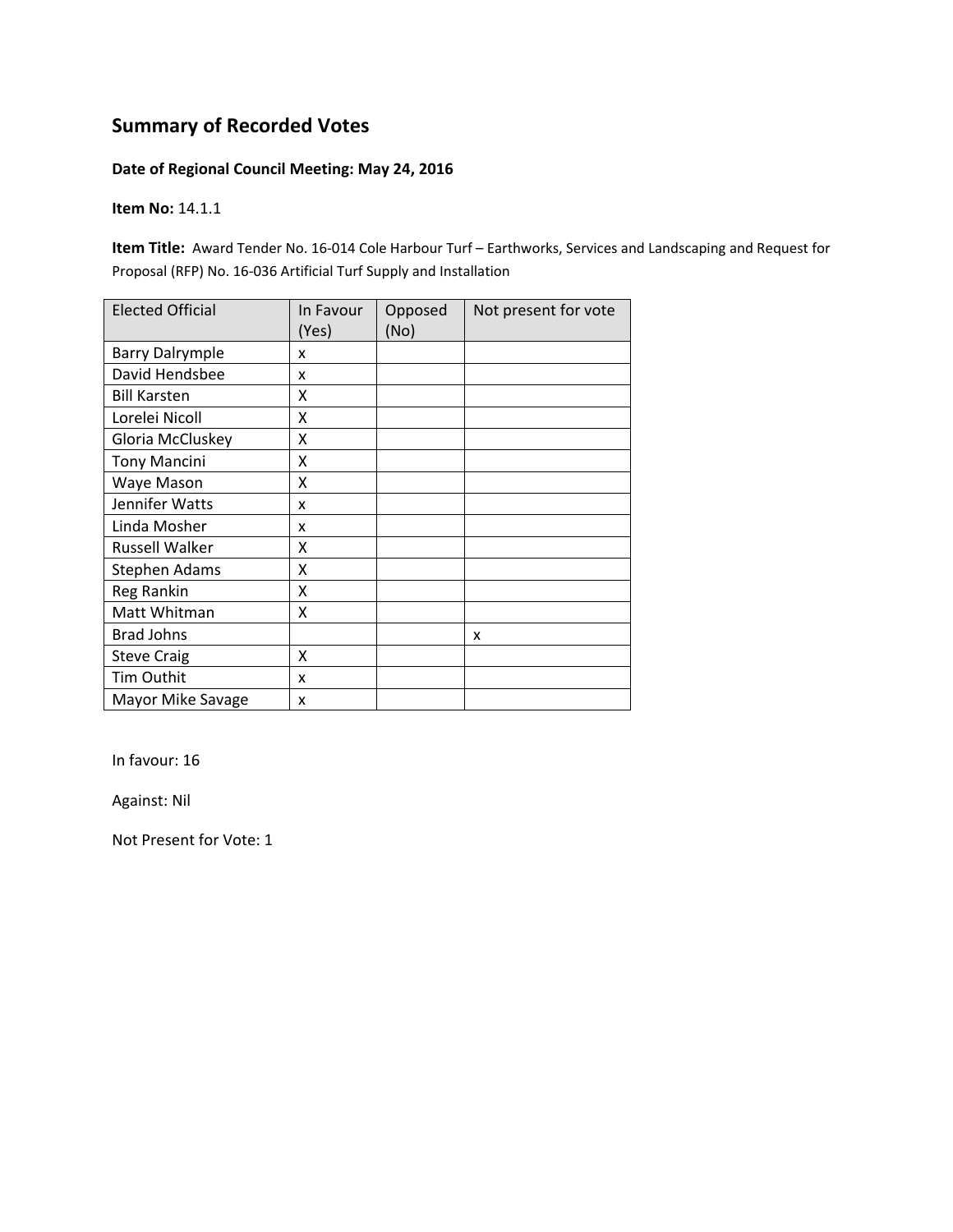### **Date of Regional Council Meeting: May 24, 2016**

**Item No:** 14.1.2

**Item Title:** Award – Request for Proposals (RFP) P16‐012, Security and Administrative Services

| <b>Elected Official</b> | In Favour<br>(Yes) | Opposed<br>(No) | Not present for vote |
|-------------------------|--------------------|-----------------|----------------------|
| <b>Barry Dalrymple</b>  | x                  |                 |                      |
| David Hendsbee          | x                  |                 |                      |
| <b>Bill Karsten</b>     | x                  |                 |                      |
| Lorelei Nicoll          | X                  |                 |                      |
| Gloria McCluskey        | X                  |                 |                      |
| <b>Tony Mancini</b>     | Χ                  |                 |                      |
| Waye Mason              | x                  |                 |                      |
| Jennifer Watts          | x                  |                 |                      |
| Linda Mosher            | x                  |                 |                      |
| Russell Walker          | X                  |                 |                      |
| Stephen Adams           | X                  |                 |                      |
| Reg Rankin              | X                  |                 |                      |
| Matt Whitman            | X                  |                 |                      |
| <b>Brad Johns</b>       |                    |                 | x                    |
| <b>Steve Craig</b>      | X                  |                 |                      |
| Tim Outhit              | x                  |                 |                      |
| Mayor Mike Savage       | X                  |                 |                      |

In favour: 16

Against: Nil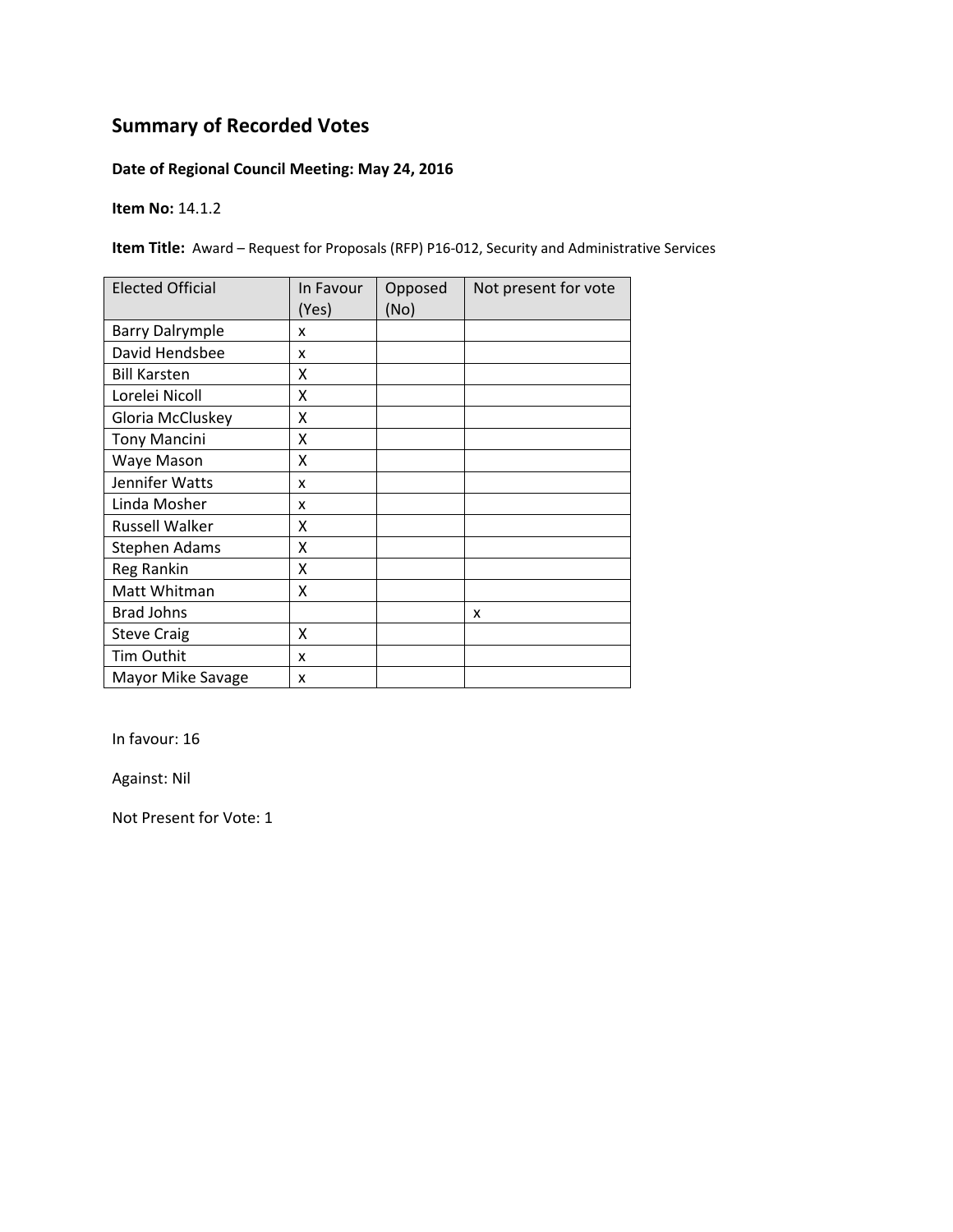### **Date of Regional Council Meeting: May 24, 2016**

**Item No:** 14.1.3

**Item Title:** Award – Unit Tender Price No. 16‐205 Pavement Renewal – Beckfoot Drive and Peddars Way – East Region

| <b>Elected Official</b> | In Favour<br>(Yes) | Opposed<br>(No) | Not present for vote |
|-------------------------|--------------------|-----------------|----------------------|
| <b>Barry Dalrymple</b>  | x                  |                 |                      |
| David Hendsbee          | x                  |                 |                      |
| <b>Bill Karsten</b>     | X                  |                 |                      |
| Lorelei Nicoll          | X                  |                 |                      |
| Gloria McCluskey        | X                  |                 |                      |
| <b>Tony Mancini</b>     | X                  |                 |                      |
| Waye Mason              | x                  |                 |                      |
| Jennifer Watts          | x                  |                 |                      |
| Linda Mosher            | x                  |                 |                      |
| <b>Russell Walker</b>   | X                  |                 |                      |
| <b>Stephen Adams</b>    | x                  |                 |                      |
| <b>Reg Rankin</b>       | Χ                  |                 |                      |
| Matt Whitman            | X                  |                 |                      |
| <b>Brad Johns</b>       | x                  |                 |                      |
| <b>Steve Craig</b>      | Χ                  |                 |                      |
| Tim Outhit              | x                  |                 |                      |
| Mayor Mike Savage       | x                  |                 |                      |

In favour: 17

Against: Nil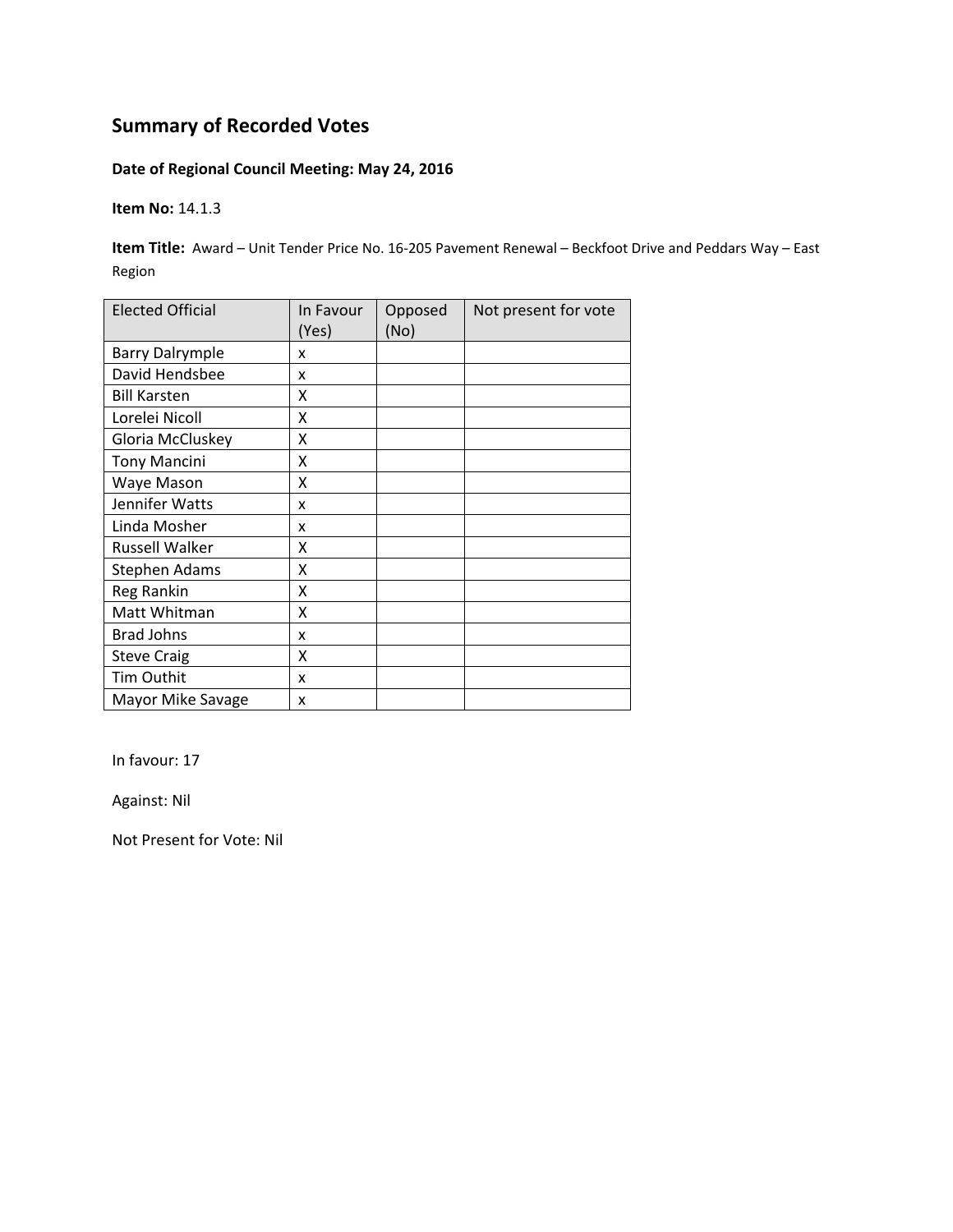### **Date of Regional Council Meeting: May 24, 2016**

**Item No:** 14.1.4

**Item Title:** Proposed Amendment to Administrative Order 58**,** the Delegation of Certain Authorities Administrative Order

| <b>Elected Official</b> | In Favour<br>(Yes) | Opposed<br>(No) | Not present for vote |
|-------------------------|--------------------|-----------------|----------------------|
| <b>Barry Dalrymple</b>  | x                  |                 |                      |
| David Hendsbee          | x                  |                 |                      |
| <b>Bill Karsten</b>     | Χ                  |                 |                      |
| Lorelei Nicoll          | Χ                  |                 |                      |
| Gloria McCluskey        | Χ                  |                 |                      |
| <b>Tony Mancini</b>     | Χ                  |                 |                      |
| Waye Mason              | x                  |                 |                      |
| Jennifer Watts          | x                  |                 |                      |
| Linda Mosher            | x                  |                 |                      |
| <b>Russell Walker</b>   | χ                  |                 |                      |
| <b>Stephen Adams</b>    | Χ                  |                 |                      |
| Reg Rankin              | X                  |                 |                      |
| Matt Whitman            | Χ                  |                 |                      |
| <b>Brad Johns</b>       | x                  |                 |                      |
| <b>Steve Craig</b>      | Χ                  |                 |                      |
| Tim Outhit              | x                  |                 |                      |
| Mayor Mike Savage       | x                  |                 |                      |

In favour: 17

Against: Nil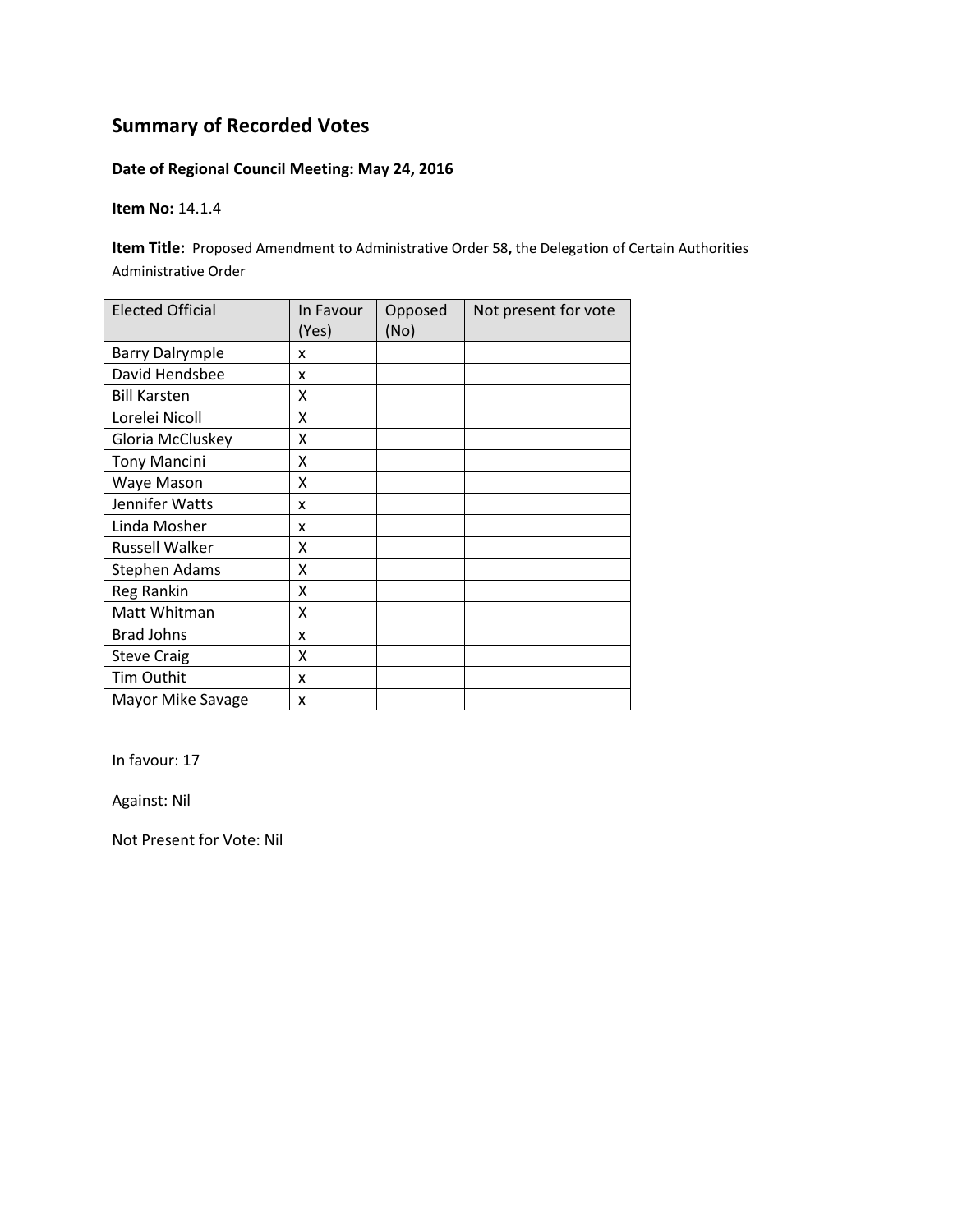### **Date of Regional Council Meeting: May 24, 2016**

**Item No:** 14.1.5

**Item Title:** Appointment of Building Officials

| <b>Elected Official</b> | In Favour<br>(Yes) | Opposed<br>(No) | Not present for vote |
|-------------------------|--------------------|-----------------|----------------------|
| <b>Barry Dalrymple</b>  | x                  |                 |                      |
| David Hendsbee          | x                  |                 |                      |
| <b>Bill Karsten</b>     | x                  |                 |                      |
| Lorelei Nicoll          | X                  |                 |                      |
| Gloria McCluskey        | Χ                  |                 |                      |
| <b>Tony Mancini</b>     | Χ                  |                 |                      |
| Waye Mason              | Χ                  |                 |                      |
| Jennifer Watts          | x                  |                 |                      |
| Linda Mosher            | x                  |                 |                      |
| <b>Russell Walker</b>   | χ                  |                 |                      |
| <b>Stephen Adams</b>    | x                  |                 |                      |
| Reg Rankin              | X                  |                 |                      |
| Matt Whitman            | X                  |                 |                      |
| <b>Brad Johns</b>       | x                  |                 |                      |
| <b>Steve Craig</b>      | Χ                  |                 |                      |
| <b>Tim Outhit</b>       | x                  |                 |                      |
| Mayor Mike Savage       | X                  |                 |                      |

In favour: 17

Against: Nil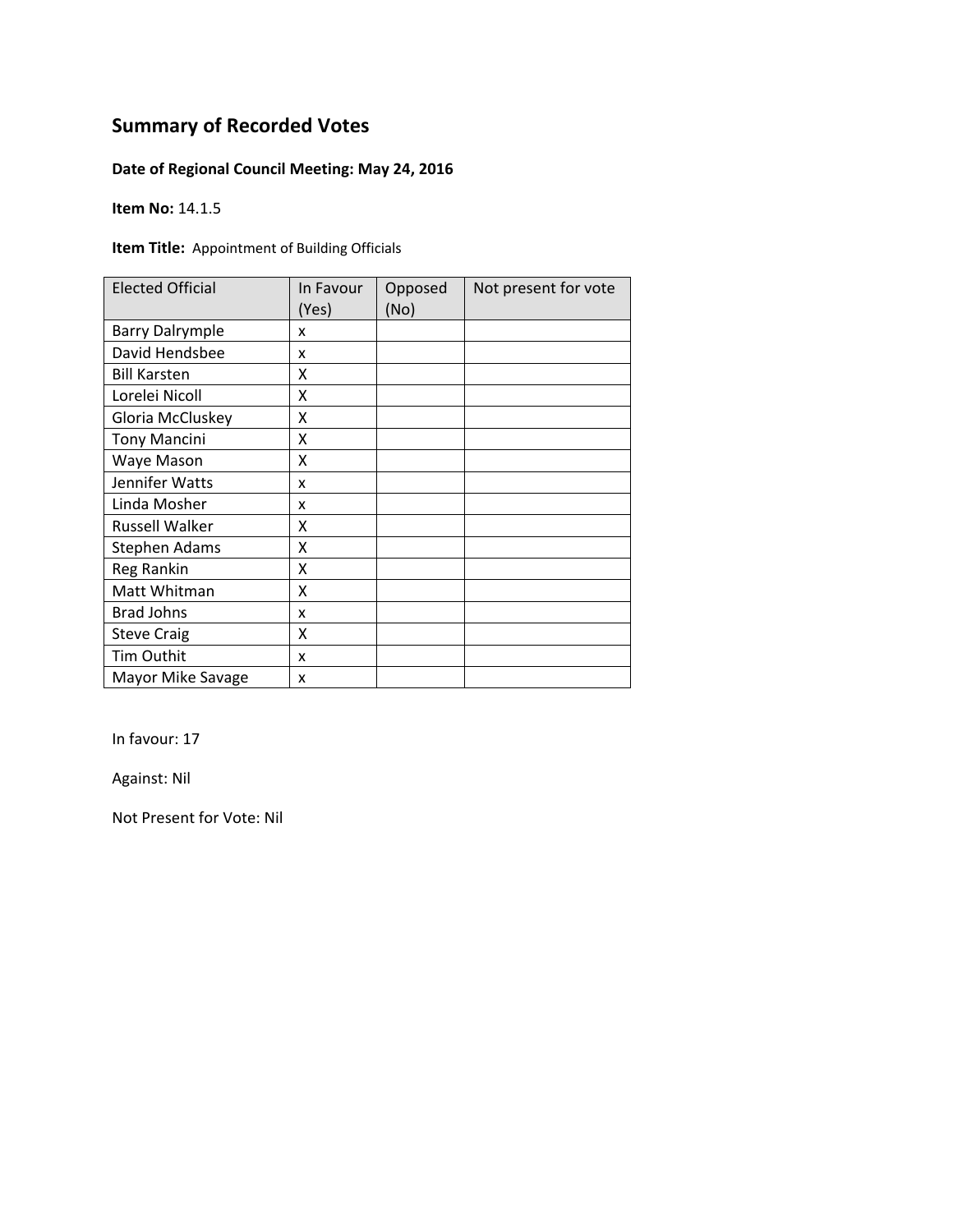#### **Date of Regional Council Meeting: May 24, 2016**

**Item No:** 14.1.6

**Item Title:** Case 19535 – Amendments to the Municipal Planning Strategy and Land Use By‐Laws for Timberlea/Lakeside/Beechville, for 1839 & 1841 St. Margarets Bay Road, Timberlea

| <b>Elected Official</b> | In Favour<br>(Yes) | Opposed<br>(No) | Not present for vote |
|-------------------------|--------------------|-----------------|----------------------|
| <b>Barry Dalrymple</b>  | x                  |                 |                      |
| David Hendsbee          | x                  |                 |                      |
| <b>Bill Karsten</b>     | x                  |                 |                      |
| Lorelei Nicoll          | X                  |                 |                      |
| Gloria McCluskey        | Χ                  |                 |                      |
| <b>Tony Mancini</b>     | Χ                  |                 |                      |
| Waye Mason              | x                  |                 |                      |
| Jennifer Watts          | x                  |                 |                      |
| Linda Mosher            | x                  |                 |                      |
| Russell Walker          | x                  |                 |                      |
| <b>Stephen Adams</b>    | x                  |                 |                      |
| Reg Rankin              | X                  |                 |                      |
| Matt Whitman            | X                  |                 |                      |
| <b>Brad Johns</b>       | x                  |                 |                      |
| <b>Steve Craig</b>      | X                  |                 |                      |
| Tim Outhit              | x                  |                 |                      |
| Mayor Mike Savage       | x                  |                 |                      |

In favour: 17

Against: Nil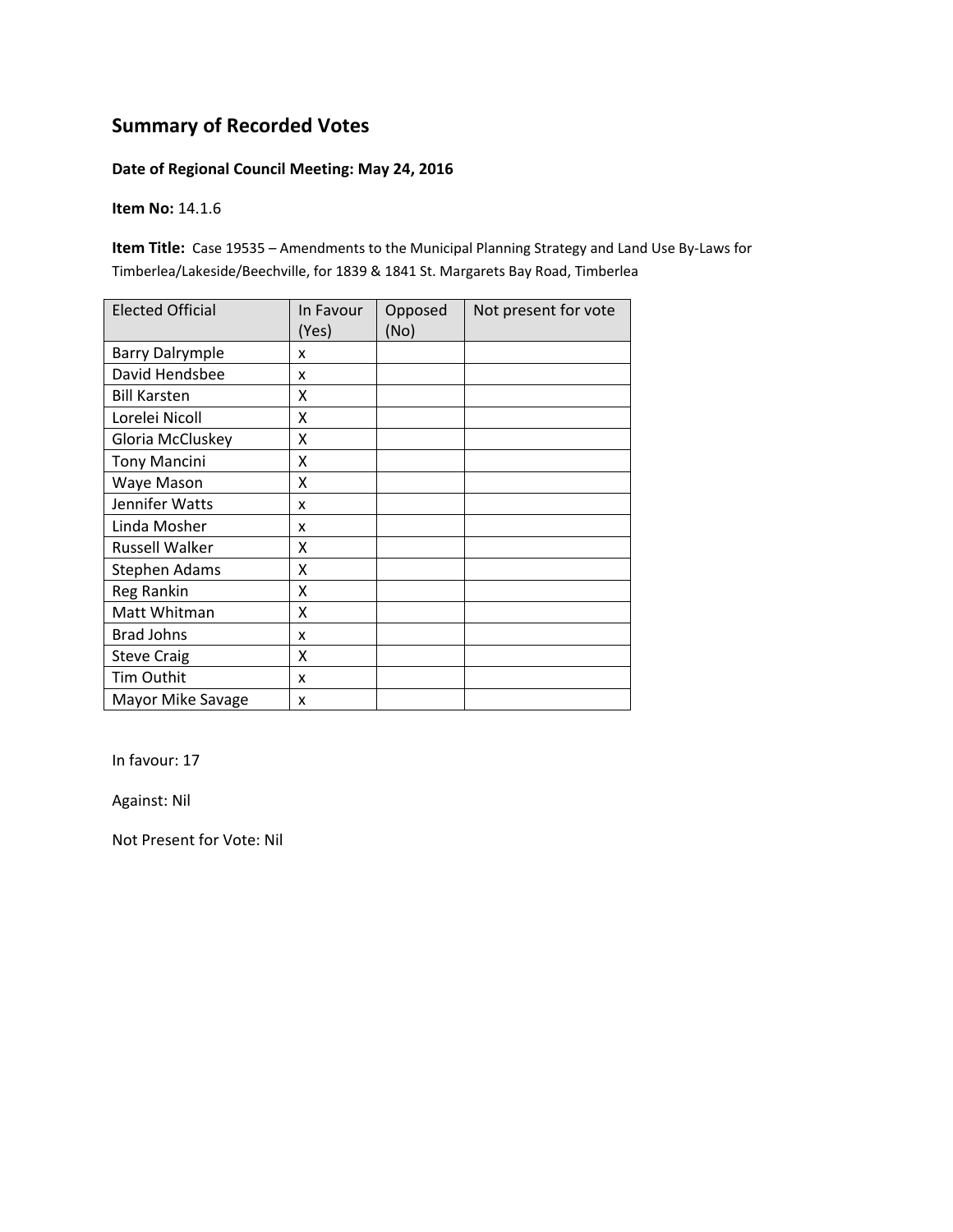### **Date of Regional Council Meeting: May 24, 2016**

**Item No:** 14.1.7

**Item Title:** Municipal and School Board Elections – Data Sharing Agreement with Elections Nova Scotia

| <b>Elected Official</b> | In Favour<br>(Yes) | Opposed<br>(No) | Not present for vote |
|-------------------------|--------------------|-----------------|----------------------|
| <b>Barry Dalrymple</b>  | x                  |                 |                      |
| David Hendsbee          | x                  |                 |                      |
| <b>Bill Karsten</b>     | x                  |                 |                      |
| Lorelei Nicoll          | X                  |                 |                      |
| Gloria McCluskey        | Χ                  |                 |                      |
| <b>Tony Mancini</b>     | Χ                  |                 |                      |
| Waye Mason              | x                  |                 |                      |
| Jennifer Watts          | x                  |                 |                      |
| Linda Mosher            | x                  |                 |                      |
| Russell Walker          | X                  |                 |                      |
| Stephen Adams           | X                  |                 |                      |
| Reg Rankin              |                    |                 | x                    |
| Matt Whitman            | X                  |                 |                      |
| <b>Brad Johns</b>       | x                  |                 |                      |
| <b>Steve Craig</b>      | X                  |                 |                      |
| Tim Outhit              | x                  |                 |                      |
| Mayor Mike Savage       | x                  |                 |                      |

In favour: 16

Against: Nil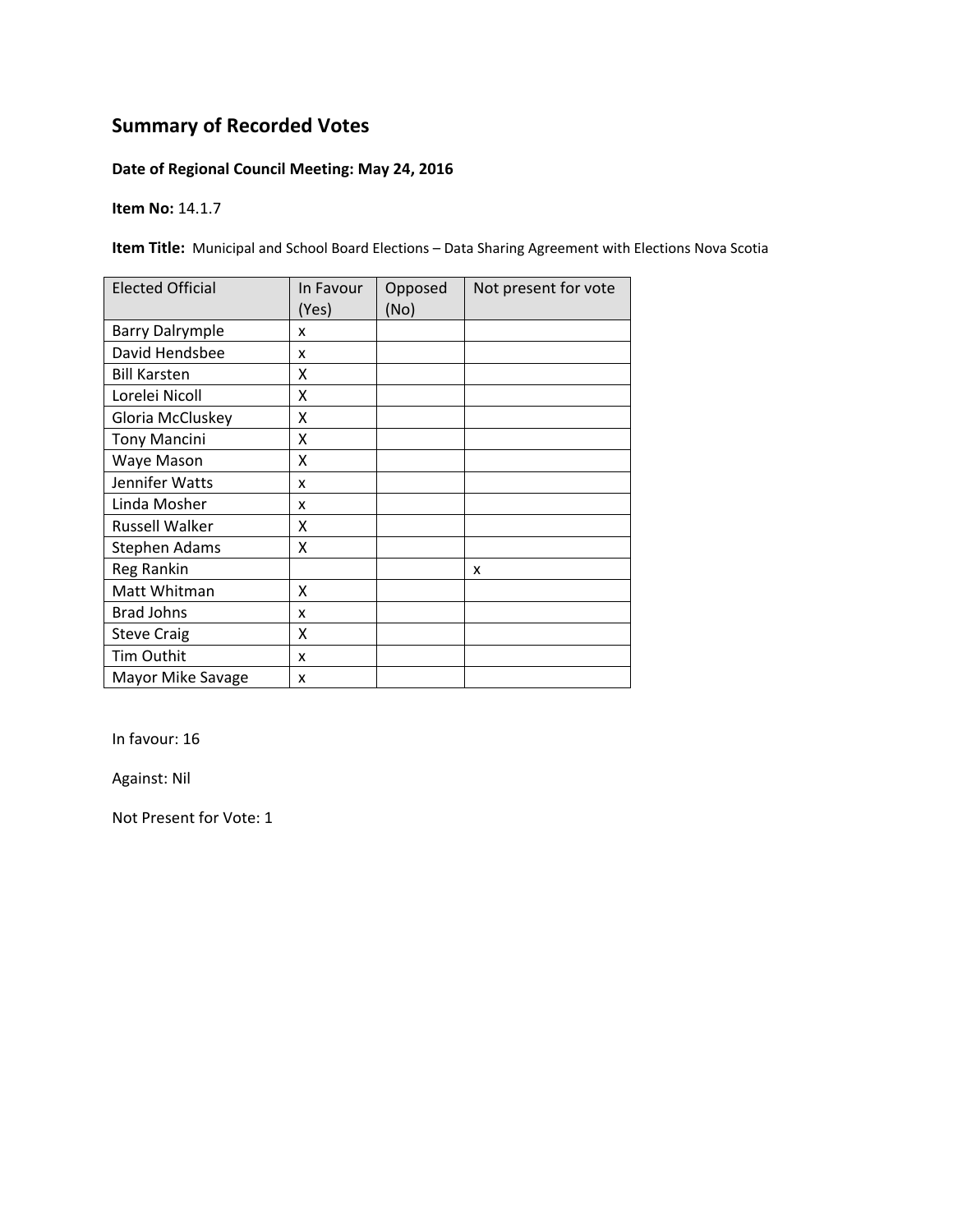### **Date of Regional Council Meeting: May 24, 2016**

**Item No:** 14.1.8

**Item Title:** Former Halifax County Regional Rehabilitation Centre Lands – Cole Harbour

| <b>Elected Official</b> | In Favour<br>(Yes) | Opposed<br>(No) | Not present for vote |
|-------------------------|--------------------|-----------------|----------------------|
| <b>Barry Dalrymple</b>  | x                  |                 |                      |
| David Hendsbee          | x                  |                 |                      |
| <b>Bill Karsten</b>     | x                  |                 |                      |
| Lorelei Nicoll          | X                  |                 |                      |
| Gloria McCluskey        | Χ                  |                 |                      |
| <b>Tony Mancini</b>     | Χ                  |                 |                      |
| Waye Mason              | x                  |                 |                      |
| Jennifer Watts          | x                  |                 |                      |
| Linda Mosher            | x                  |                 |                      |
| Russell Walker          | X                  |                 |                      |
| <b>Stephen Adams</b>    | X                  |                 |                      |
| Reg Rankin              | x                  |                 |                      |
| Matt Whitman            | X                  |                 |                      |
| <b>Brad Johns</b>       | x                  |                 |                      |
| <b>Steve Craig</b>      | X                  |                 |                      |
| Tim Outhit              | x                  |                 |                      |
| Mayor Mike Savage       | x                  |                 |                      |

In favour: 17

Against: Nil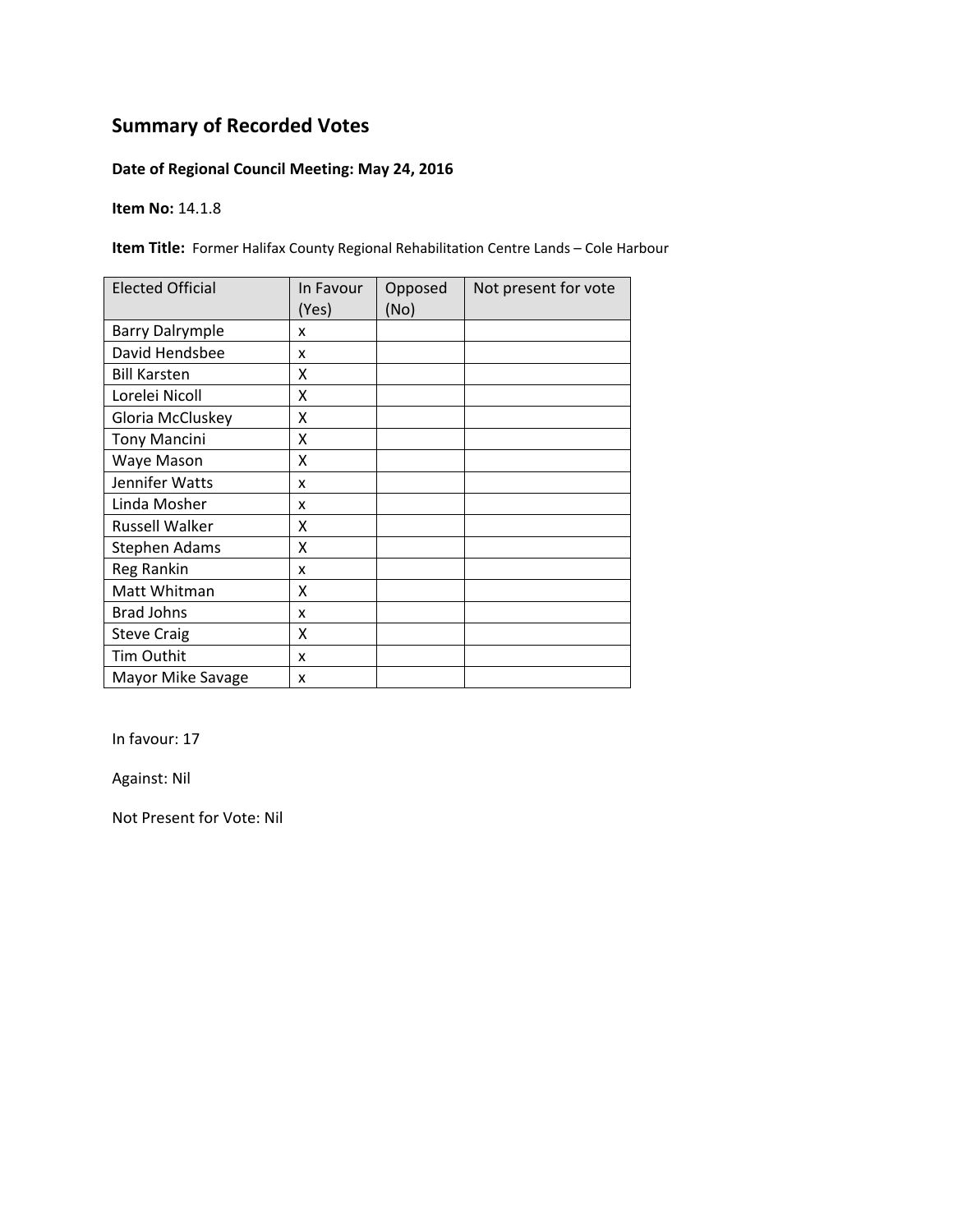### **Date of Regional Council Meeting: May 24, 2016**

**Item No:** 14.1.9

**Item Title:** Increased Notification Distance for Variance Appeals – Staff Recommendation

#### *Defeated*

| <b>Elected Official</b> | In Favour<br>(Yes) | Opposed<br>(No) | Not present for vote |
|-------------------------|--------------------|-----------------|----------------------|
| <b>Barry Dalrymple</b>  |                    | X               |                      |
| David Hendsbee          |                    | X               |                      |
| <b>Bill Karsten</b>     |                    | X               |                      |
| Lorelei Nicoll          |                    | X               |                      |
| Gloria McCluskey        |                    | X               |                      |
| <b>Tony Mancini</b>     |                    | X               |                      |
| Waye Mason              |                    | X               |                      |
| Jennifer Watts          |                    | X               |                      |
| Linda Mosher            |                    | x               |                      |
| <b>Russell Walker</b>   | x                  |                 |                      |
| Stephen Adams           |                    | x               |                      |
| Reg Rankin              |                    | X               |                      |
| Matt Whitman            |                    | x               |                      |
| <b>Brad Johns</b>       |                    | X               |                      |
| <b>Steve Craig</b>      |                    | X               |                      |
| <b>Tim Outhit</b>       |                    | X               |                      |
| Mayor Mike Savage       |                    | x               |                      |

In favour: 1

Against: 16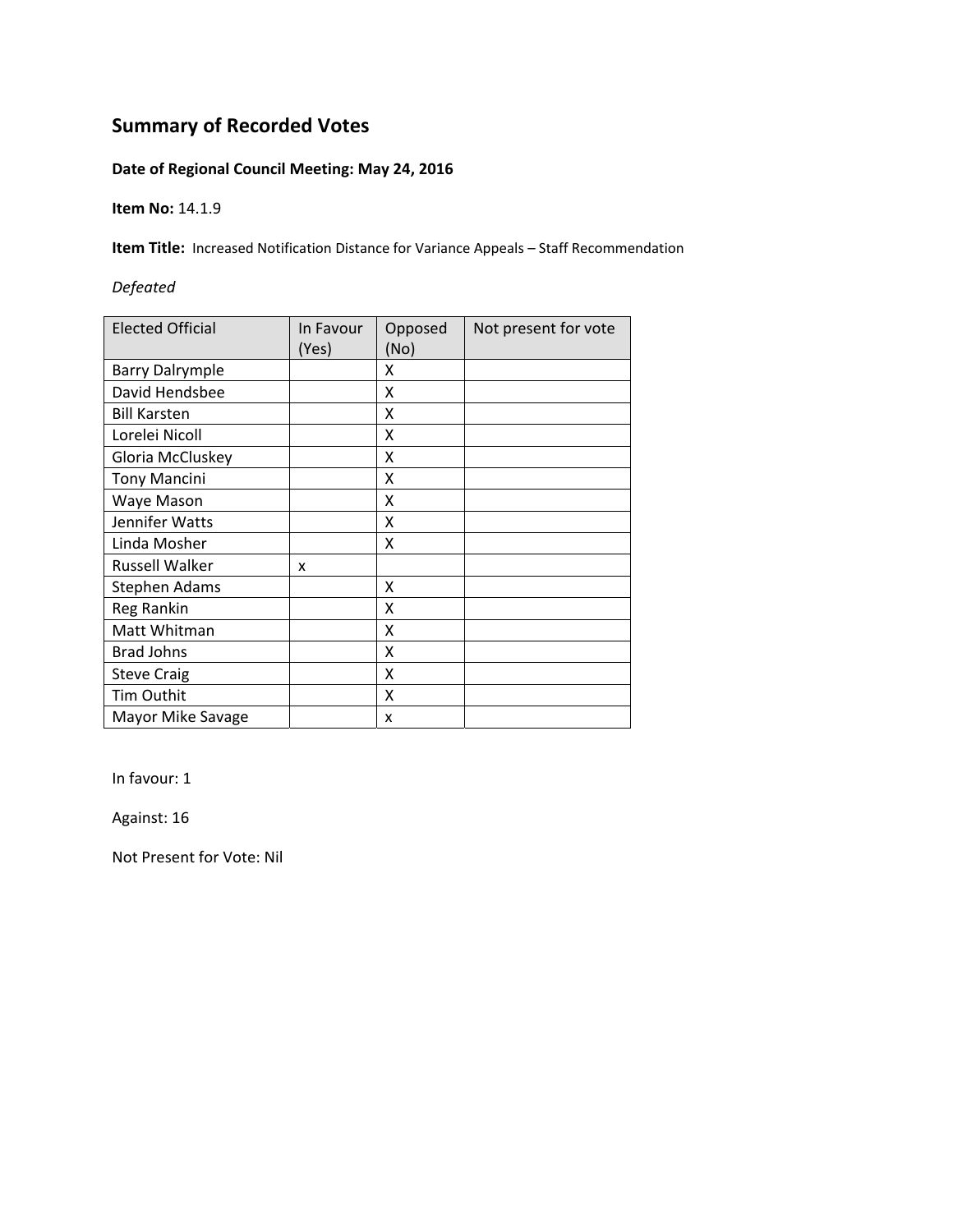#### **Date of Regional Council Meeting: May 24, 2016**

**Item No:** 14.1.9

**Item Title:** Increased Notification Distance for Variance Appeals

*Alternative Motion – Regional Council increase the notification distance for variance appeals to 100*  metres in all areas of the Municipality and direct staff to prepare a new Administrative Order in this *regard.*

| <b>Elected Official</b> | In Favour<br>(Yes) | Opposed<br>(No) | Not present for vote |
|-------------------------|--------------------|-----------------|----------------------|
| <b>Barry Dalrymple</b>  | x                  |                 |                      |
| David Hendsbee          | x                  |                 |                      |
| <b>Bill Karsten</b>     | x                  |                 |                      |
| Lorelei Nicoll          | X                  |                 |                      |
| Gloria McCluskey        | X                  |                 |                      |
| <b>Tony Mancini</b>     | x                  |                 |                      |
| Waye Mason              | x                  |                 |                      |
| Jennifer Watts          | Χ                  |                 |                      |
| Linda Mosher            | Χ                  |                 |                      |
| <b>Russell Walker</b>   | Χ                  |                 |                      |
| <b>Stephen Adams</b>    | X                  |                 |                      |
| Reg Rankin              | X                  |                 |                      |
| Matt Whitman            | X                  |                 |                      |
| <b>Brad Johns</b>       | x                  |                 |                      |
| <b>Steve Craig</b>      | X                  |                 |                      |
| Tim Outhit              | x                  |                 |                      |
| Mayor Mike Savage       | x                  |                 |                      |

In favour: 17

Against: Nil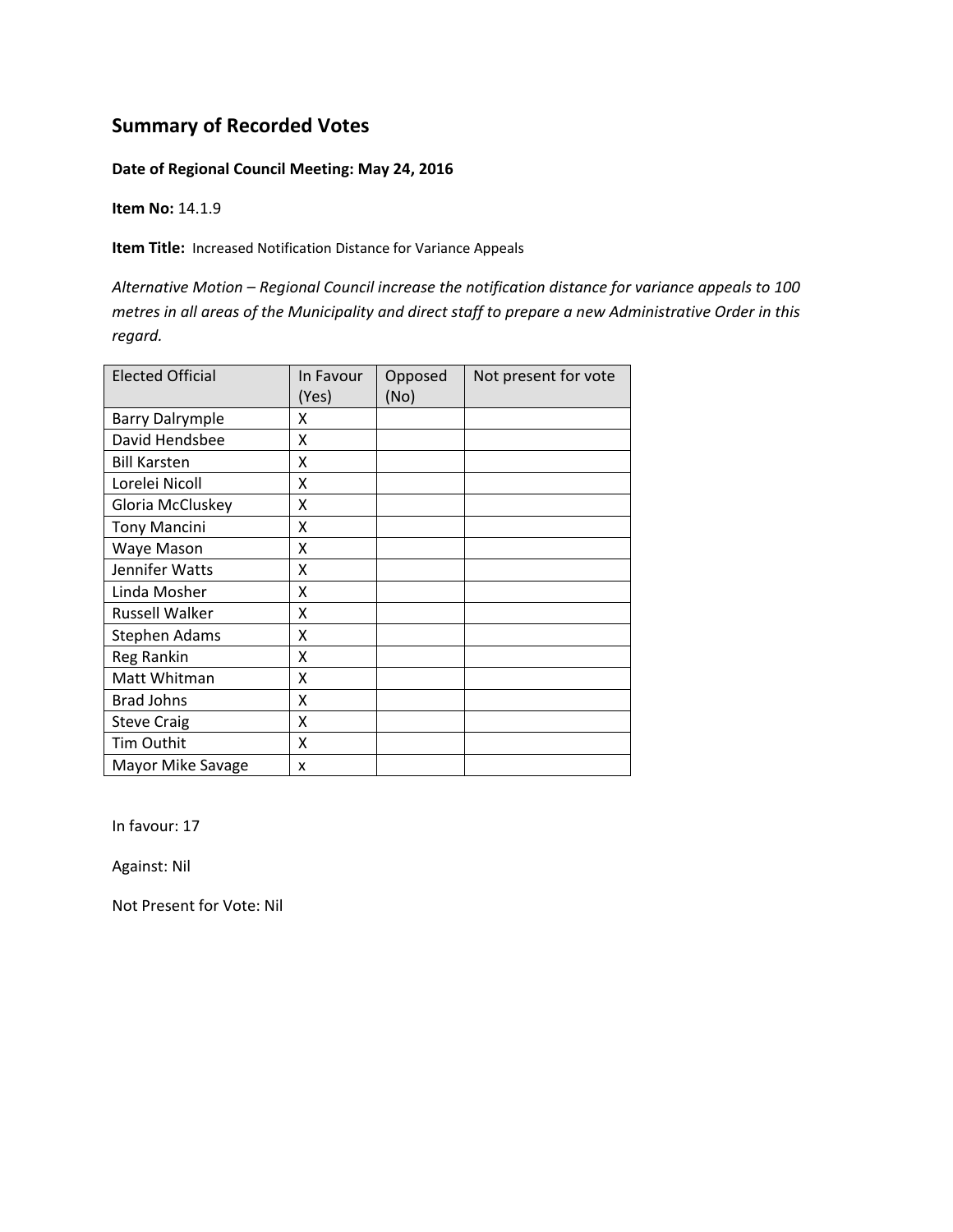### **Date of Regional Council Meeting: May 24, 2016**

**Item No:** 14.2.1

**Item Title:** Multi‐Year Funding Commitment – Cogswell Interchange Redevelopment Program

| <b>Elected Official</b> | In Favour<br>(Yes) | Opposed<br>(No) | Not present for vote |
|-------------------------|--------------------|-----------------|----------------------|
| <b>Barry Dalrymple</b>  | x                  |                 |                      |
| David Hendsbee          | x                  |                 |                      |
| <b>Bill Karsten</b>     | x                  |                 |                      |
| Lorelei Nicoll          | Χ                  |                 |                      |
| Gloria McCluskey        | Χ                  |                 |                      |
| <b>Tony Mancini</b>     | Χ                  |                 |                      |
| Waye Mason              | Χ                  |                 |                      |
| Jennifer Watts          | x                  |                 |                      |
| Linda Mosher            | x                  |                 |                      |
| <b>Russell Walker</b>   | x                  |                 |                      |
| <b>Stephen Adams</b>    | X                  |                 |                      |
| Reg Rankin              | X                  |                 |                      |
| Matt Whitman            | X                  |                 |                      |
| <b>Brad Johns</b>       | X                  |                 |                      |
| <b>Steve Craig</b>      | X                  |                 |                      |
| Tim Outhit              | X                  |                 |                      |
| Mayor Mike Savage       | X                  |                 |                      |

In favour: 17

Against: Nil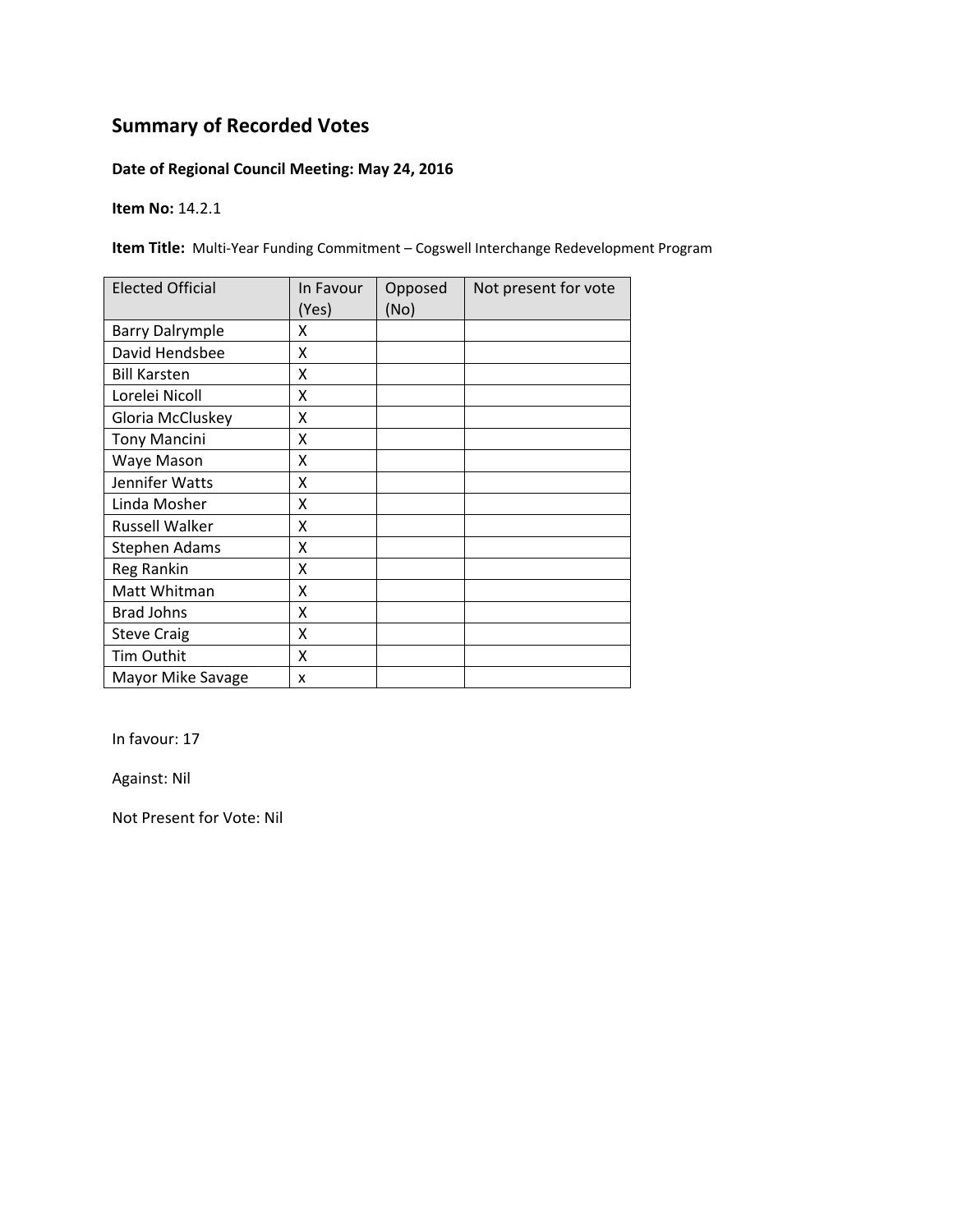### **Date of Regional Council Meeting: May 24, 2016**

**Item No:** 14.3.1

**Item Title:** Battle of the Atlantic Place ‐ Update

| <b>Elected Official</b> | In Favour<br>(Yes) | Opposed<br>(No) | Not present for vote |
|-------------------------|--------------------|-----------------|----------------------|
| <b>Barry Dalrymple</b>  | x                  |                 |                      |
| David Hendsbee          | Χ                  |                 |                      |
| <b>Bill Karsten</b>     | X                  |                 |                      |
| Lorelei Nicoll          | x                  |                 |                      |
| Gloria McCluskey        | X                  |                 |                      |
| <b>Tony Mancini</b>     | Χ                  |                 |                      |
| Waye Mason              | X                  |                 |                      |
| Jennifer Watts          | Χ                  |                 |                      |
| Linda Mosher            | X                  |                 |                      |
| <b>Russell Walker</b>   | x                  |                 |                      |
| <b>Stephen Adams</b>    | X                  |                 |                      |
| Reg Rankin              | X                  |                 |                      |
| Matt Whitman            | Χ                  |                 |                      |
| <b>Brad Johns</b>       | Χ                  |                 |                      |
| <b>Steve Craig</b>      | X                  |                 |                      |
| Tim Outhit              | X                  |                 |                      |
| Mayor Mike Savage       | X                  |                 |                      |

In favour: 17

Against: Nil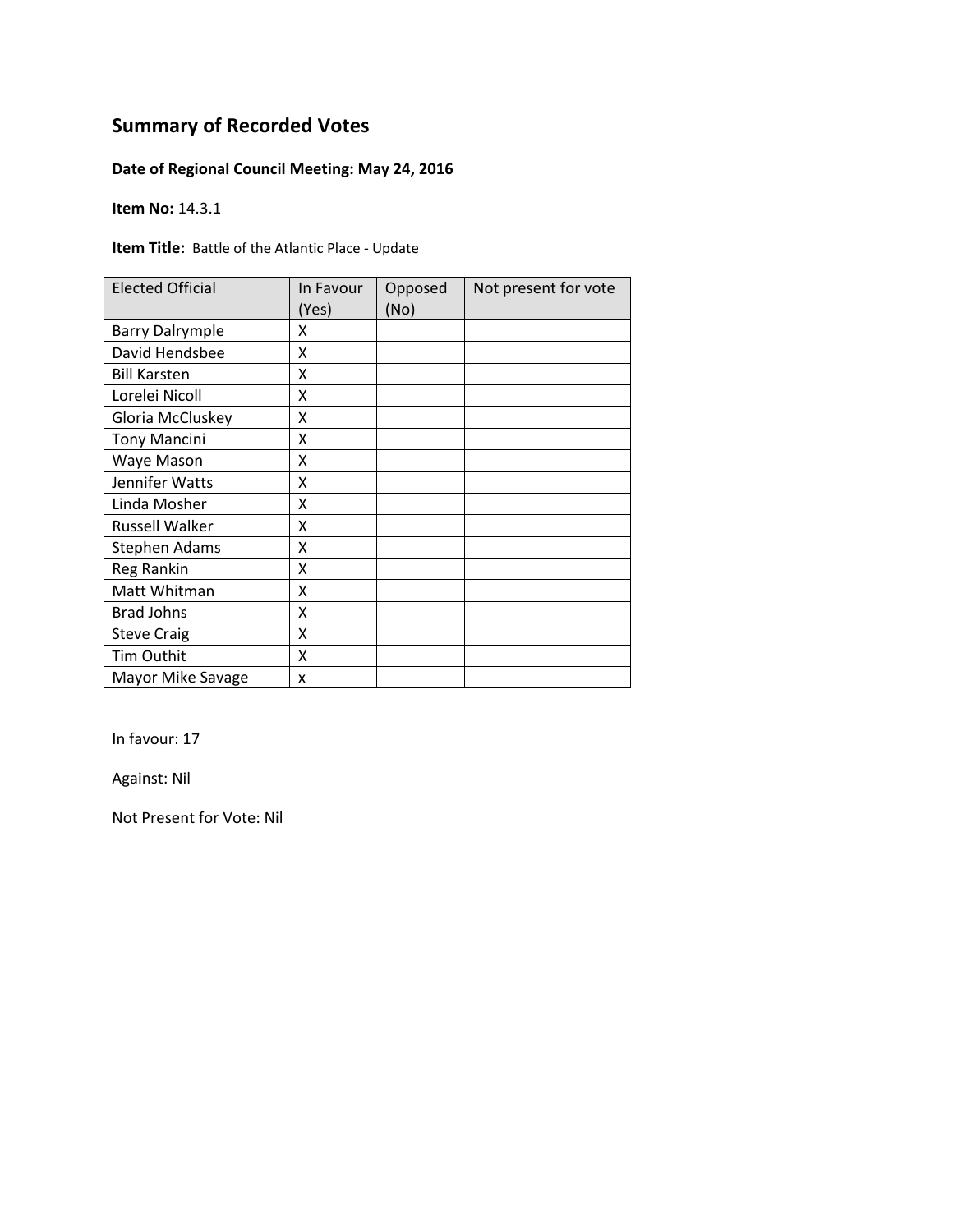### **Date of Regional Council Meeting: May 24, 2016**

**Item No:** 14.4.1

**Item Title:** National Zero Waste Council Management Board Alternate

| <b>Elected Official</b> | In Favour<br>(Yes) | Opposed<br>(No) | Not present for vote |
|-------------------------|--------------------|-----------------|----------------------|
| <b>Barry Dalrymple</b>  | x                  |                 |                      |
| David Hendsbee          | X                  |                 |                      |
| <b>Bill Karsten</b>     | X                  |                 |                      |
| Lorelei Nicoll          | X                  |                 |                      |
| Gloria McCluskey        | X                  |                 |                      |
| <b>Tony Mancini</b>     | Χ                  |                 |                      |
| Waye Mason              | Χ                  |                 |                      |
| Jennifer Watts          | Χ                  |                 |                      |
| Linda Mosher            | x                  |                 |                      |
| Russell Walker          | x                  |                 |                      |
| Stephen Adams           | X                  |                 |                      |
| Reg Rankin              | X                  |                 |                      |
| Matt Whitman            | X                  |                 |                      |
| <b>Brad Johns</b>       | X                  |                 |                      |
| <b>Steve Craig</b>      | X                  |                 |                      |
| Tim Outhit              | Χ                  |                 |                      |
| Mayor Mike Savage       | x                  |                 |                      |

In favour: 17

Against: Nil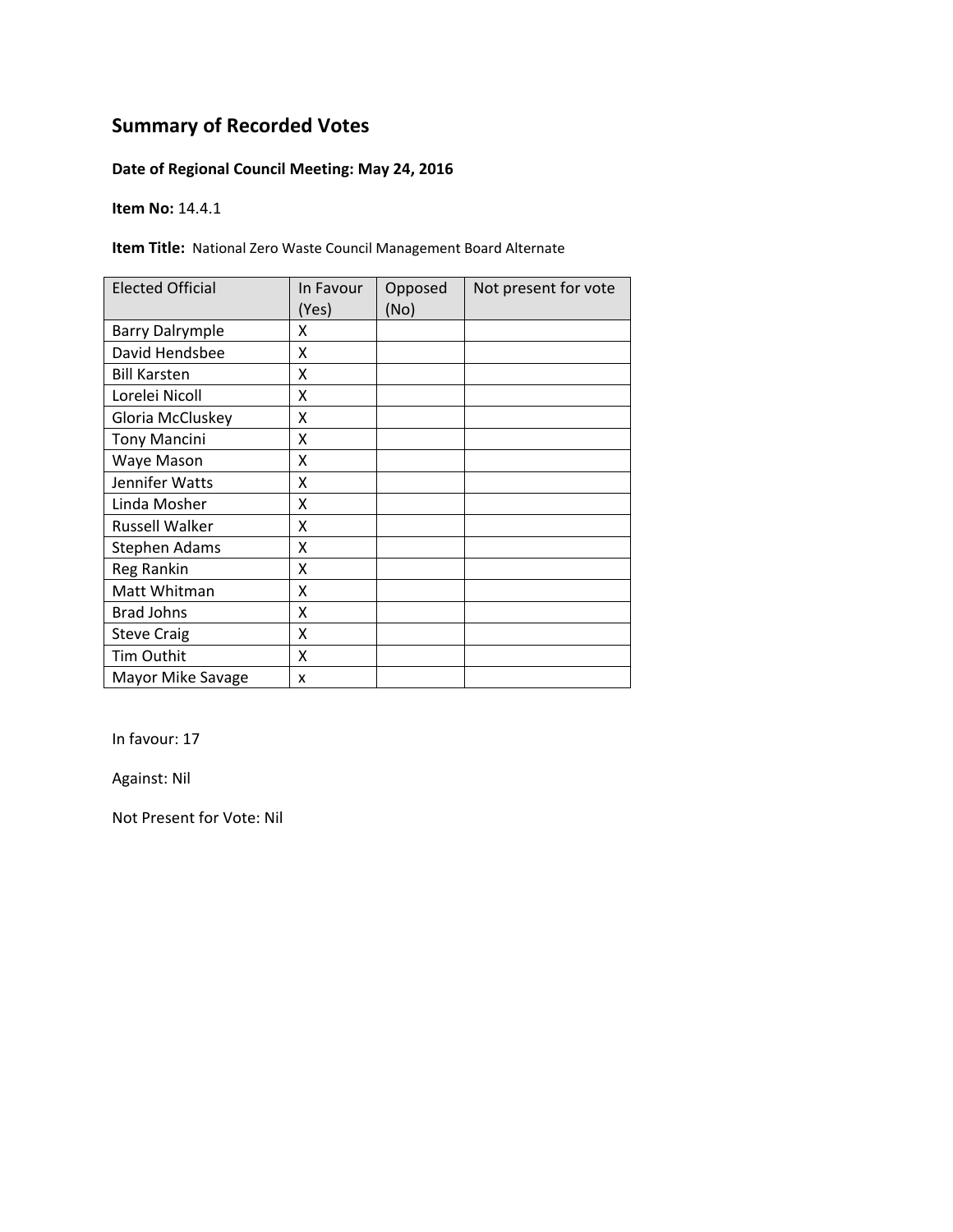### **Date of Regional Council Meeting: May 24, 2016**

**Item No:** 14.5.2

**Item Title:** Homes not Hondas

| <b>Elected Official</b> | In Favour<br>(Yes) | Opposed<br>(No) | Not present for vote |
|-------------------------|--------------------|-----------------|----------------------|
| <b>Barry Dalrymple</b>  | X                  |                 |                      |
| David Hendsbee          | X                  |                 |                      |
| <b>Bill Karsten</b>     | X                  |                 |                      |
| Lorelei Nicoll          | Χ                  |                 |                      |
| Gloria McCluskey        |                    | x               |                      |
| <b>Tony Mancini</b>     | X                  |                 |                      |
| Waye Mason              | Χ                  |                 |                      |
| Jennifer Watts          | Χ                  |                 |                      |
| Linda Mosher            | Χ                  |                 |                      |
| <b>Russell Walker</b>   | Χ                  |                 |                      |
| Stephen Adams           | Χ                  |                 |                      |
| Reg Rankin              | Χ                  |                 |                      |
| Matt Whitman            | Χ                  |                 |                      |
| <b>Brad Johns</b>       | Χ                  |                 |                      |
| <b>Steve Craig</b>      | Χ                  |                 |                      |
| <b>Tim Outhit</b>       | Χ                  |                 |                      |
| Mayor Mike Savage       | X                  |                 |                      |

In favour: 16

Against: 1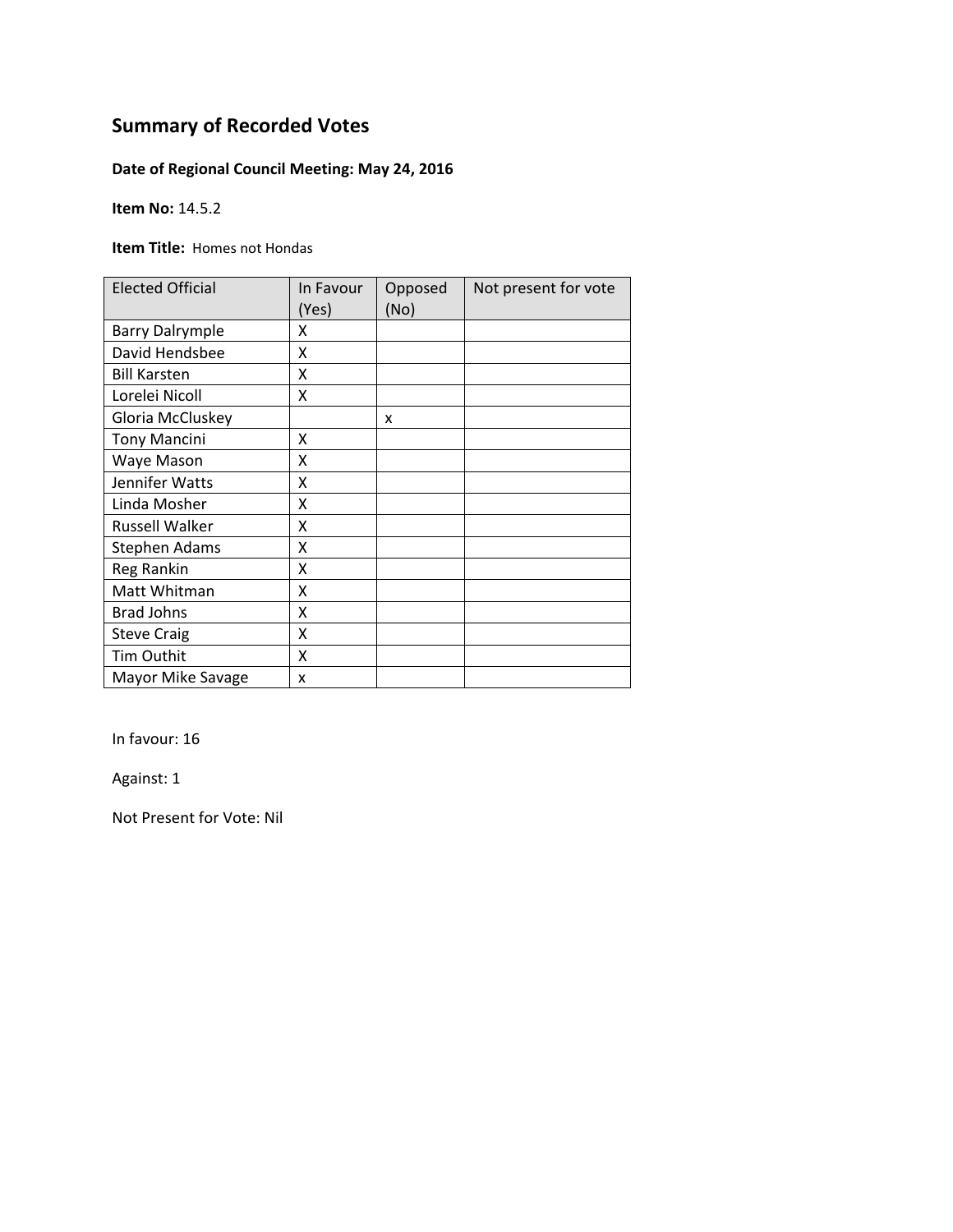### **Date of Regional Council Meeting: May 24, 2016**

**Item No:** 14.5.3

**Item Title:** District Capital Request

| <b>Elected Official</b> | In Favour<br>(Yes) | Opposed<br>(No) | Not present for vote |
|-------------------------|--------------------|-----------------|----------------------|
| <b>Barry Dalrymple</b>  | χ                  |                 |                      |
| David Hendsbee          | Χ                  |                 |                      |
| <b>Bill Karsten</b>     | X                  |                 |                      |
| Lorelei Nicoll          | x                  |                 |                      |
| Gloria McCluskey        | x                  |                 |                      |
| <b>Tony Mancini</b>     | Χ                  |                 |                      |
| Waye Mason              | Χ                  |                 |                      |
| Jennifer Watts          | Χ                  |                 |                      |
| Linda Mosher            |                    |                 | x                    |
| <b>Russell Walker</b>   | x                  |                 |                      |
| <b>Stephen Adams</b>    | Χ                  |                 |                      |
| <b>Reg Rankin</b>       | Χ                  |                 |                      |
| Matt Whitman            | Χ                  |                 |                      |
| <b>Brad Johns</b>       | Χ                  |                 |                      |
| <b>Steve Craig</b>      | X                  |                 |                      |
| Tim Outhit              | X                  |                 |                      |
| Mayor Mike Savage       | X                  |                 |                      |

In favour: 16

Against: Nil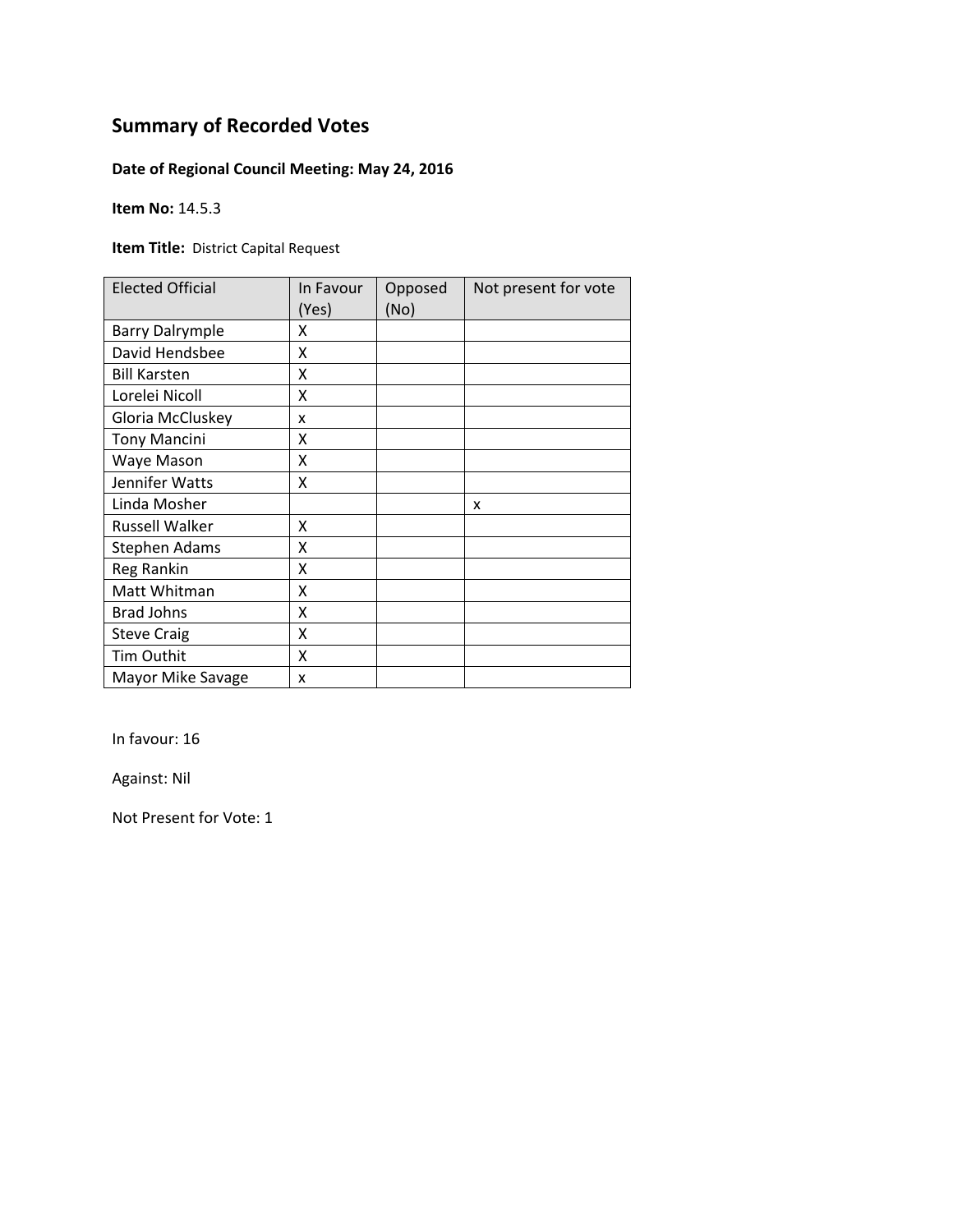#### **Date of Regional Council Meeting: May 24, 2016**

#### **Item No:** 15.1

**Item Title:** Halifax Regional Council request the province to amend the HRM Charter to enable Council to implement an Interim Development Control for an area.

| <b>Elected Official</b> | In Favour<br>(Yes) | Opposed<br>(No) | Not present for vote |
|-------------------------|--------------------|-----------------|----------------------|
| <b>Barry Dalrymple</b>  | x                  |                 |                      |
| David Hendsbee          |                    | x               |                      |
| <b>Bill Karsten</b>     | Χ                  |                 |                      |
| Lorelei Nicoll          | Χ                  |                 |                      |
| Gloria McCluskey        | Χ                  |                 |                      |
| <b>Tony Mancini</b>     | Χ                  |                 |                      |
| Waye Mason              | X                  |                 |                      |
| Jennifer Watts          | Χ                  |                 |                      |
| Linda Mosher            | X                  |                 |                      |
| <b>Russell Walker</b>   |                    | x               |                      |
| <b>Stephen Adams</b>    |                    | x               |                      |
| Reg Rankin              | Χ                  |                 |                      |
| Matt Whitman            |                    | x               |                      |
| <b>Brad Johns</b>       | X                  |                 |                      |
| <b>Steve Craig</b>      | X                  |                 |                      |
| Tim Outhit              | X                  |                 |                      |
| Mayor Mike Savage       | x                  |                 |                      |

In favour: 13

Against: 4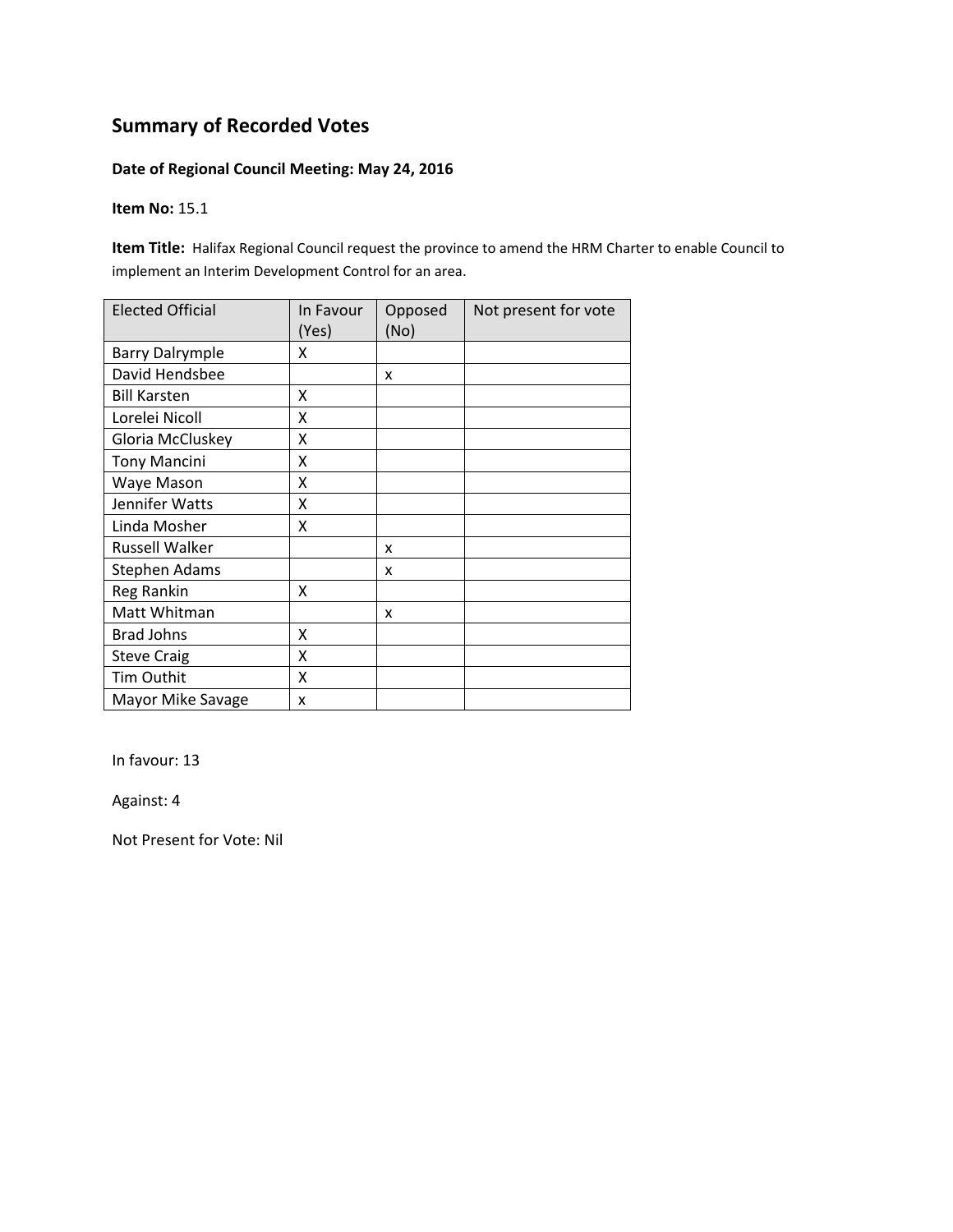#### **Date of Regional Council Meeting: May 24, 2016**

#### **Item No:** 15.2

**Item Title:** Request a staff report that identifies which zones outside the Centre Plan area of the Municipality currently allows and could be amended to allow for large‐scale automotive dealerships.

#### *Defeated*

| <b>Elected Official</b> | In Favour<br>(Yes) | Opposed<br>(No) | Not present for vote |
|-------------------------|--------------------|-----------------|----------------------|
| <b>Barry Dalrymple</b>  |                    | X               |                      |
| David Hendsbee          |                    | x               |                      |
| <b>Bill Karsten</b>     |                    | x               |                      |
| Lorelei Nicoll          | χ                  |                 |                      |
| Gloria McCluskey        | Χ                  |                 |                      |
| <b>Tony Mancini</b>     | x                  |                 |                      |
| Waye Mason              | Χ                  |                 |                      |
| Jennifer Watts          | χ                  |                 |                      |
| Linda Mosher            | Χ                  |                 |                      |
| <b>Russell Walker</b>   |                    | x               |                      |
| <b>Stephen Adams</b>    |                    | x               |                      |
| Reg Rankin              |                    | x               |                      |
| Matt Whitman            |                    | x               |                      |
| <b>Brad Johns</b>       | Χ                  |                 |                      |
| <b>Steve Craig</b>      |                    | x               |                      |
| Tim Outhit              | x                  |                 |                      |
| Mayor Mike Savage       |                    | x               |                      |

In favour: 8

Against: 9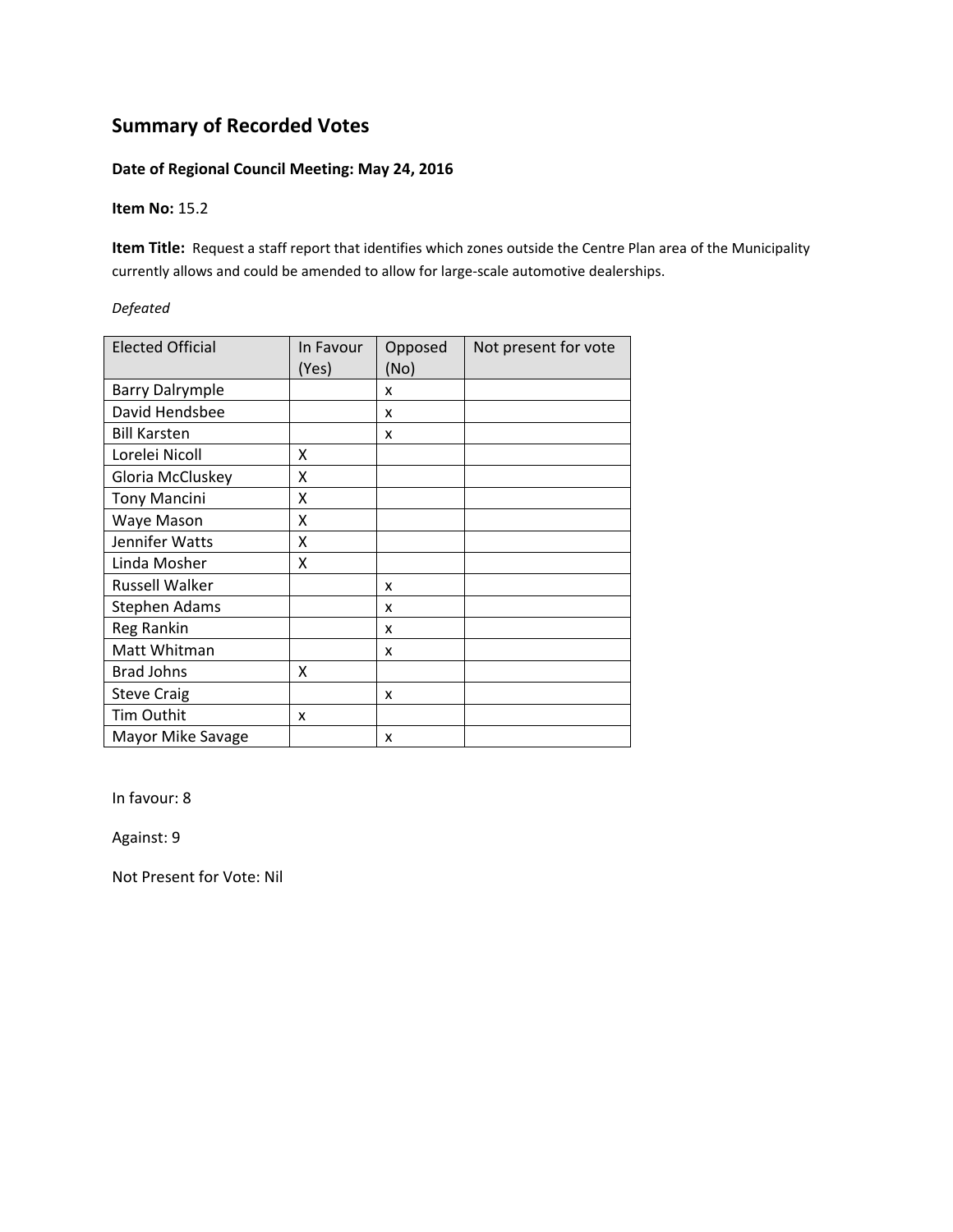#### **Date of Regional Council Meeting: May 24, 2016**

#### **Item No:** 15.3

**Item Title:** Request a staff report on the status of the municipal strategy to engage with First Nations community on actions identified through the Truth and Reconciliation process and our commitment to partnership as passed in the Dec. 8, 2015 motion of Regional Council.

| <b>Elected Official</b> | In Favour<br>(Yes) | Opposed<br>(No) | Not present for vote |
|-------------------------|--------------------|-----------------|----------------------|
| <b>Barry Dalrymple</b>  | x                  |                 |                      |
| David Hendsbee          | X                  |                 |                      |
| <b>Bill Karsten</b>     |                    | x               |                      |
| Lorelei Nicoll          | x                  |                 |                      |
| Gloria McCluskey        | Χ                  |                 |                      |
| <b>Tony Mancini</b>     | X                  |                 |                      |
| Waye Mason              | X                  |                 |                      |
| Jennifer Watts          | X                  |                 |                      |
| Linda Mosher            | X                  |                 |                      |
| <b>Russell Walker</b>   | X                  |                 |                      |
| <b>Stephen Adams</b>    | X                  |                 |                      |
| Reg Rankin              | X                  |                 |                      |
| Matt Whitman            | X                  |                 |                      |
| <b>Brad Johns</b>       | Χ                  |                 |                      |
| <b>Steve Craig</b>      | Χ                  |                 |                      |
| Tim Outhit              | x                  |                 |                      |
| Mayor Mike Savage       | x                  |                 |                      |

In favour: 16

Against: 1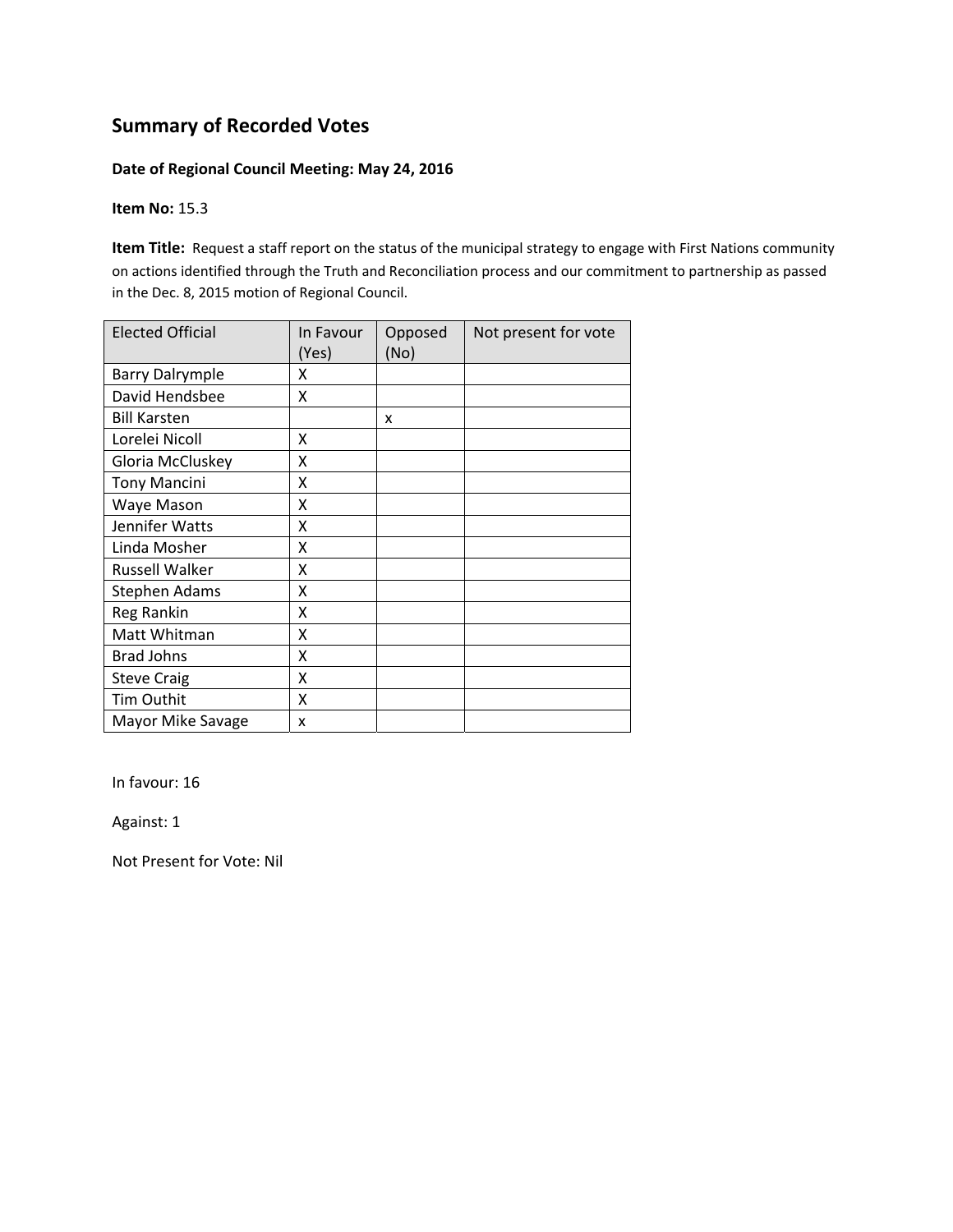#### **Date of Regional Council Meeting: May 24, 2016**

**Item No:** 15.4

**Item Title:** Request a staff report on extending the Water Service Boundary along the Fall River Road from the Windsor Junction Road to Highway 2 and further along Highway 2 from the Fall River Road to the Highway 102 overpass.

| <b>Elected Official</b> | In Favour<br>(Yes) | Opposed<br>(No) | Not present for vote |
|-------------------------|--------------------|-----------------|----------------------|
| <b>Barry Dalrymple</b>  | x                  |                 |                      |
| David Hendsbee          | X                  |                 |                      |
| <b>Bill Karsten</b>     | x                  |                 |                      |
| Lorelei Nicoll          | x                  |                 |                      |
| Gloria McCluskey        | Χ                  |                 |                      |
| <b>Tony Mancini</b>     | X                  |                 |                      |
| Waye Mason              | X                  |                 |                      |
| Jennifer Watts          | Χ                  |                 |                      |
| Linda Mosher            | x                  |                 |                      |
| <b>Russell Walker</b>   | X                  |                 |                      |
| <b>Stephen Adams</b>    | X                  |                 |                      |
| Reg Rankin              | X                  |                 |                      |
| Matt Whitman            | X                  |                 |                      |
| <b>Brad Johns</b>       | X                  |                 |                      |
| <b>Steve Craig</b>      | X                  |                 |                      |
| Tim Outhit              | x                  |                 |                      |
| Mayor Mike Savage       | x                  |                 |                      |

In favour: 17

Against: Nil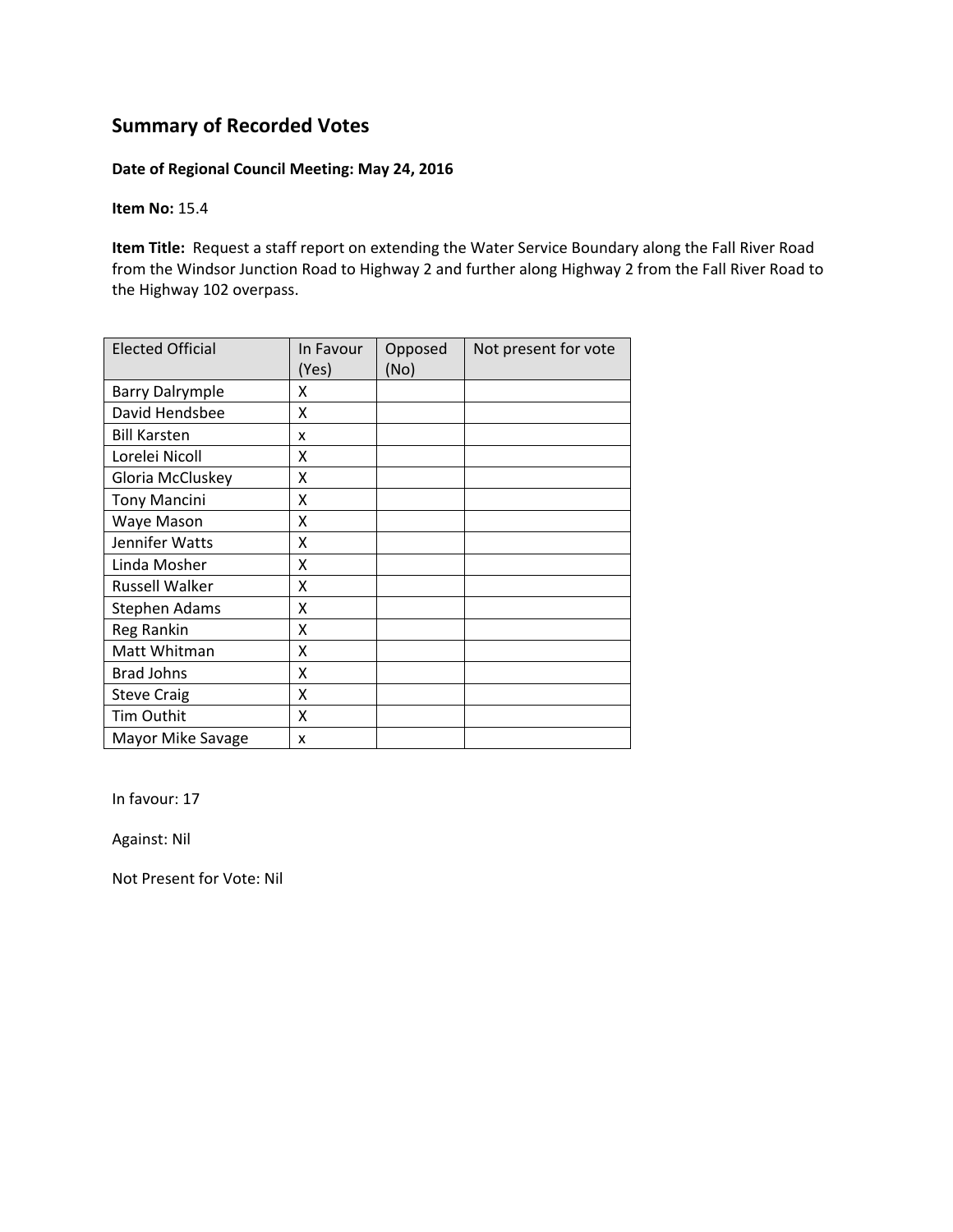#### **Date of Regional Council Meeting: May 24, 2016**

#### **Item No:** 15.5

**Item Title:** Request a staff reports to explore a pedestrian connection from St. Margaret's Bay Elementary to the St. Margaret's Bay Rails to Trails and the HRM Ball Field, playground and Bay waterfront access.

| <b>Elected Official</b> | In Favour<br>(Yes) | Opposed<br>(No) | Not present for vote |
|-------------------------|--------------------|-----------------|----------------------|
| <b>Barry Dalrymple</b>  | x                  |                 |                      |
| David Hendsbee          | x                  |                 |                      |
| <b>Bill Karsten</b>     | x                  |                 |                      |
| Lorelei Nicoll          | Χ                  |                 |                      |
| Gloria McCluskey        | X                  |                 |                      |
| <b>Tony Mancini</b>     | Χ                  |                 |                      |
| Waye Mason              | Χ                  |                 |                      |
| Jennifer Watts          | Χ                  |                 |                      |
| Linda Mosher            | X                  |                 |                      |
| <b>Russell Walker</b>   | Χ                  |                 |                      |
| <b>Stephen Adams</b>    | Χ                  |                 |                      |
| Reg Rankin              | Χ                  |                 |                      |
| Matt Whitman            | Χ                  |                 |                      |
| <b>Brad Johns</b>       | Χ                  |                 |                      |
| <b>Steve Craig</b>      | X                  |                 |                      |
| Tim Outhit              | X                  |                 |                      |
| Mayor Mike Savage       | x                  |                 |                      |

In favour: 17

Against: Nil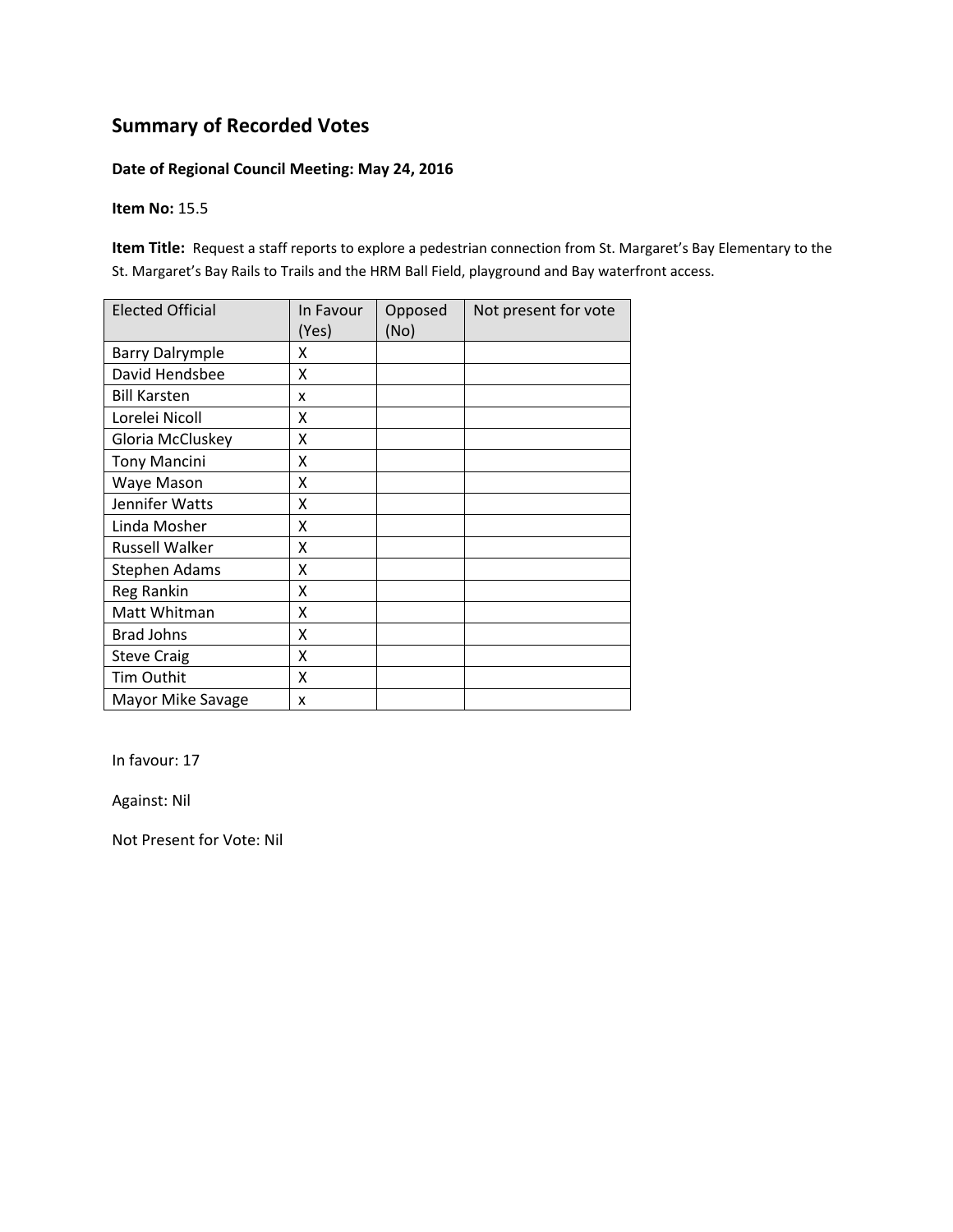#### **Date of Regional Council Meeting: May 24, 2016**

**Item No:** 16.1.1

**Item Title:** Agreement of Purchase and Sale, Bloomfield Property *– Private and Confidential Report* – Motion in Public Session

*Amendment – Include a report on how the Bloomfield Master Plan and tangible municipal requirements developed for the initial RFP will be incorporated into the disposal options.*

| <b>Elected Official</b> | In Favour<br>(Yes) | Opposed<br>(No) | Not present for vote |
|-------------------------|--------------------|-----------------|----------------------|
| <b>Barry Dalrymple</b>  | x                  |                 |                      |
| David Hendsbee          | X                  |                 |                      |
| <b>Bill Karsten</b>     | x                  |                 |                      |
| Lorelei Nicoll          | Χ                  |                 |                      |
| Gloria McCluskey        | Χ                  |                 |                      |
| <b>Tony Mancini</b>     | Χ                  |                 |                      |
| Waye Mason              | X                  |                 |                      |
| Jennifer Watts          | X                  |                 |                      |
| Linda Mosher            | X                  |                 |                      |
| <b>Russell Walker</b>   | x                  |                 |                      |
| <b>Stephen Adams</b>    |                    | x               |                      |
| Reg Rankin              |                    | x               |                      |
| Matt Whitman            |                    | x               |                      |
| <b>Brad Johns</b>       | Χ                  |                 |                      |
| <b>Steve Craig</b>      | X                  |                 |                      |
| Tim Outhit              | x                  |                 |                      |
| Mayor Mike Savage       | x                  |                 |                      |

In favour: 14

Against: 3